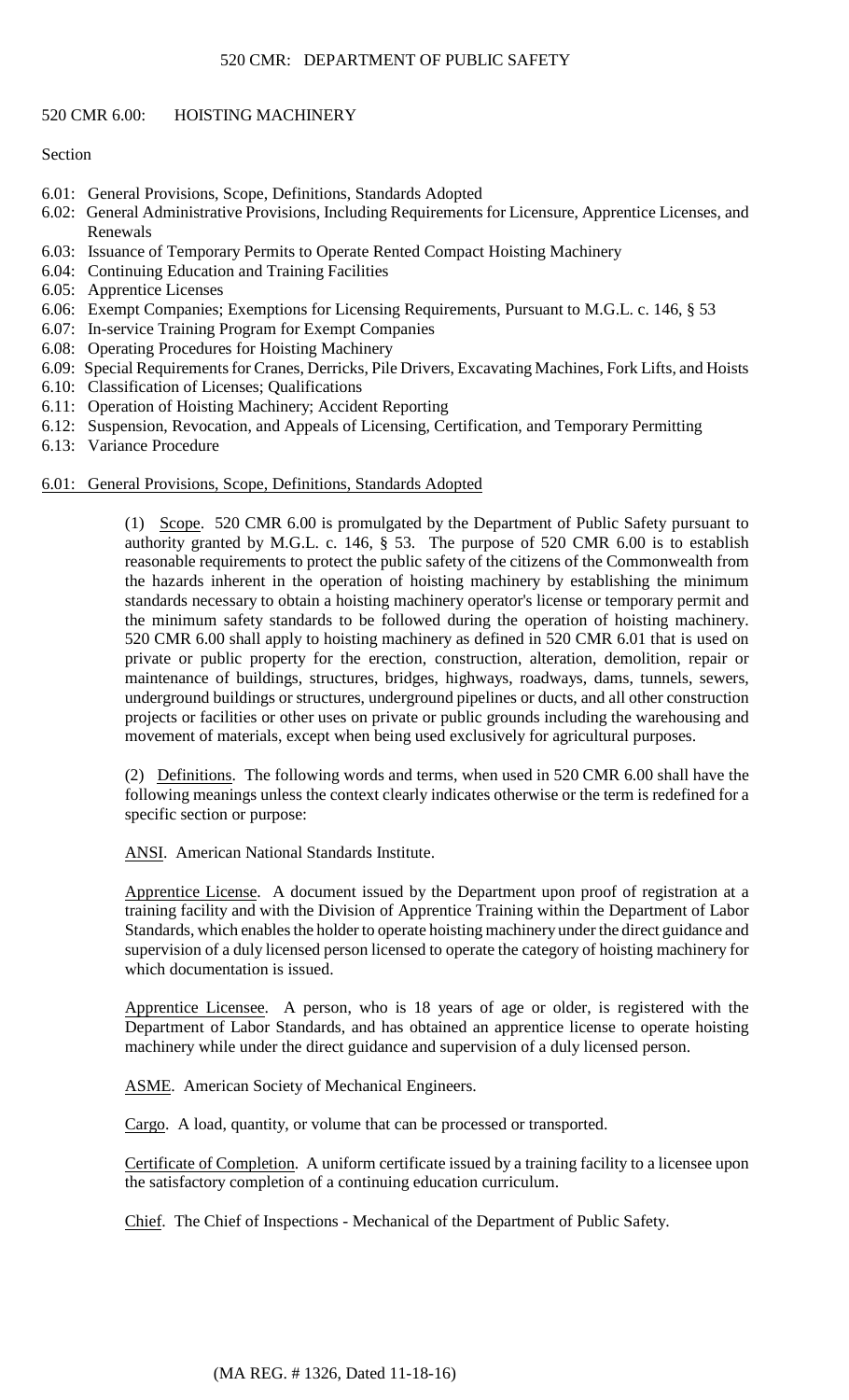#### 520 CMR: DEPARTMENT OF PUBLIC SAFETY

#### 6.01: continued

Commissioner. The Commissioner of the Department of Public Safety.

 Compact Hoisting Machinery. Hoisting machinery with a gross vehicle weight not exceeding 10,000 pounds, excluding Class 1, Class 3, and Class 4 hoisting machinery as listed in 520 CMR 6.10. Hoisting machinery operated under a temporary permit shall not exceed a gross vehicle weight 8,000 pounds.

Company License. A license issued by an Exempt Company that has a Department approved in-service training program and which is only valid for hoisting machinery used on company property.

Company Property. Property which is owned or under the care and control of a tenant company under a lease or rental agreement.

Competent Person. One who is capable of identifying existing and predictable hazards in the surroundings or working conditions which are unsanitary, hazardous, or dangerous, and who has authorization to take prompt corrective measures to eliminate such conditions.

DAT. The Division of Apprentice Training.

Department. The Department of Public Safety.

DOT. The United States Department of Transportation.

Emergency Procedure. Actions required to be taken when imminent danger may occur to prevent damage to life, property, or to ensure public safety.

Fork Lift. Any mobile power-propelled truck used to carry, push, pull, lift, stack or tier materials, excluding earth moving, over the road haulage trucks, and equipment which was designed to move earth but has been modified to accept forks.

Hoisting Machinery. Derricks, cableways, machinery used for discharging cargoes, and temporary elevator cars used on excavation work or used for hoisting building material, when the motive power to operate such machinery is mechanical and other than steam, including but not limited to excavators, backhoes, front end loaders, uniloaders, skid loader, skid steer loaders, compact loaders or similar devices, lattice cranes, derricks, cranes with or without wire rope; all fork lifts, powered industrial lift trucks, overhead hoists (underhung), overhead cranes, underhung cranes, monorail cranes, lifting devices, cableways, powered platforms and any other equipment that has the minimum capability of hoisting the load higher than ten feet, and either the capability of lifting loads greater than 500 pounds or the capacity of the bucket exceeds  $\frac{1}{4}$ cubic yards; overhead bridge cranes, electric or air driven hoists, pendant controlled hoists, specialty equipment as categorized by license grade in 520 CMR 6.00.

Incident. A situation that results in serious injury, property damage, or any condition that is necessary for the preservation of the public health or safety.

 Injury and Incident Documentation. A form furnished by the Department detailing all specific information regarding any serious injury, property damage or mechanical failure that may have occurred.

In-service Training. A company program that has been approved by the Department and is required for issuance of a company license by those companies that have been exempted from hoisting licensing requirements, pursuant to M.G.L. c. 146, § 53.

Inspector. A District Engineering Inspector employed by the Department.

Instructor. An individual duly licensed by the Department as a hoisting machinery operator who educates and trains licensees and apprentice licensees in the operation of hoisting machinery.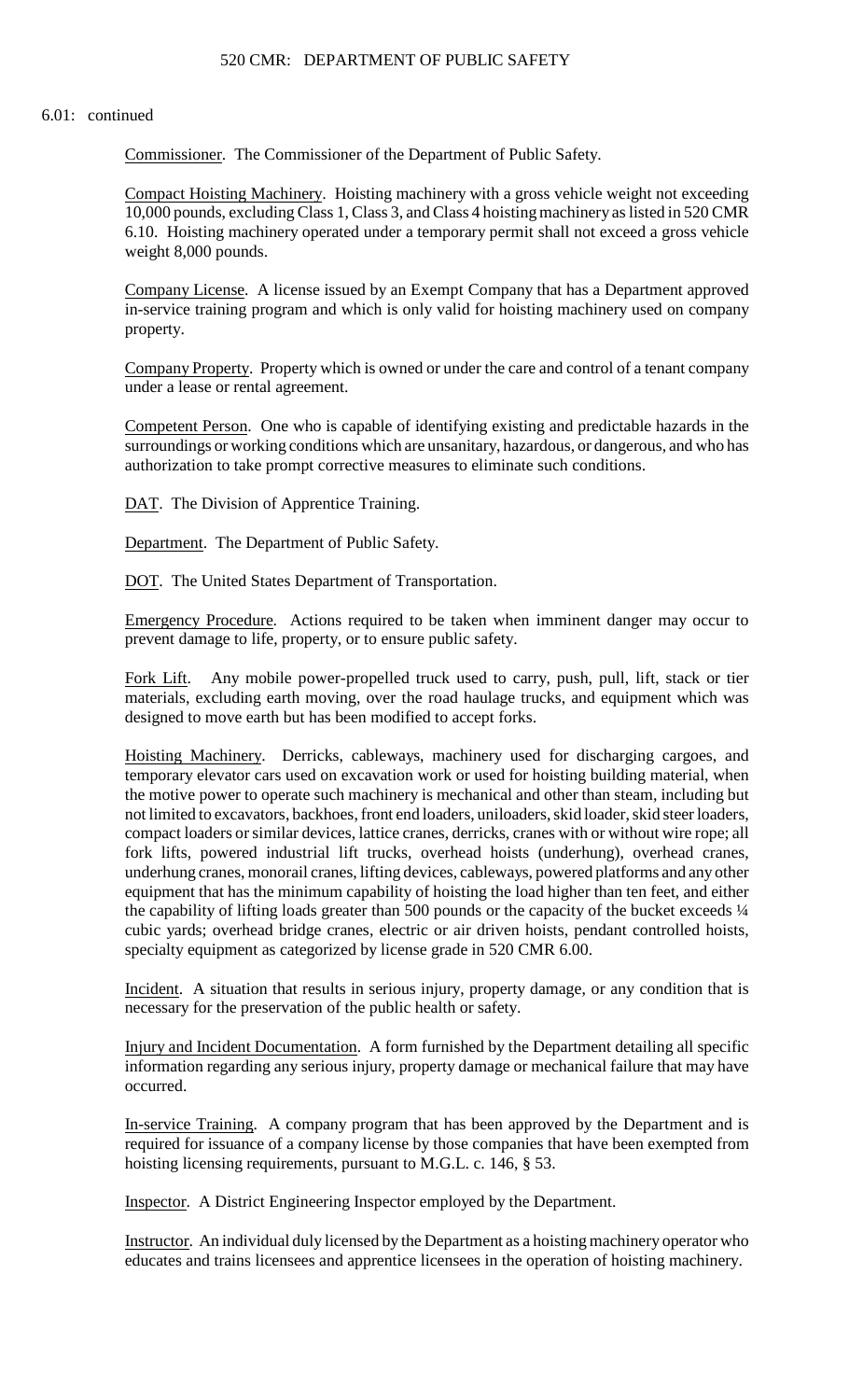#### 6.01: continued

License. A document issued by the Department to an individual to operate a certain type and class of hoisting machinery.

Licensee. A person who is 18 years of age or older, and has completed the necessary requisites for licensure to operate hoisting machinery.

Manufacturer Approved Attachment. Attachable equipment tailored to perform a particular task, designed or approved for use in accordance with the equipment manufacturer's specifications and operational and safety requirements. In the event the manufacturer does not exist, a Massachusetts registered professional engineer shall review and approve, in writing, the actions and reasons for said specifications to the attachable equipment.

 Mechanical Failure. Damage to or breakdown of hoisting machinery which affects the capacity or safe operation of the equipment per the manufacturer's specifications.

Modification. Alterations, extensions or repairs made to hoisting machinery which alter the machinery's original structure.

Operator's Manual. The document created by the manufacturer of the hoisting machinery that contains the required procedures and forms for the safe operation of hoisting machinery at the stated site pertaining to that specific equipment.

Placard. A Department issued certificate posted on hoisting machinery which acts as a notice of the unsafe condition of the machinery.

Property Damage. Damage of private or public property that exceeds \$5,000 per incident.

 Qualified Welder. A welder certified by the American Welding Society (AWS) or an acceptable alternative welding certification.

SAE. Society of Automotive Engineers.

Serious Injury. A personal injury/illness that results in death, dismemberment, significant disfigurement, permanent loss of the use of a body organ, member, function, or system, a compound fracture, or other significant injury/illness.

Short-term Rental Entity. A person or organization approved by the Department who is in the business of renting compact hoisting machinery for which a temporary permit is required.

Short-term Rental Entity Facilitator. An employee of the short-term rental entity who holds a Massachusetts hoisting license issued by the Department and is responsible for the written and practical training, examinations, and issuance of temporary permits.

Signal Person. A trained individual qualified in the use of signals to direct the operator of hoisting machinery and warn of possible or existing hazards through the use of hand signals, audible signals, or flashing lights. (*See* 520 CMR 6.00: *Appendix A*)

Temporary Permit. A non-renewable permit to operate compact hoisting machinery, with a gross vehicle weight not exceeding 8,000 pounds, issued by a Department approved short-term rental entity for no more than 14 consecutive days.

 Temporary Permit Holder. A person who is 18 years of age or older, holds a valid driver's license, and has obtained a temporary permit to operate compact hoisting machinery with a gross vehicle weight not exceeding 8,000 pounds.

Training Facility. A site, including buildings and machinery located thereon, that has been approved by the Department to train individuals in the safe operation of hoisting machinery and may also provide courses in continuing education for individuals licensed to operate hoisting machinery.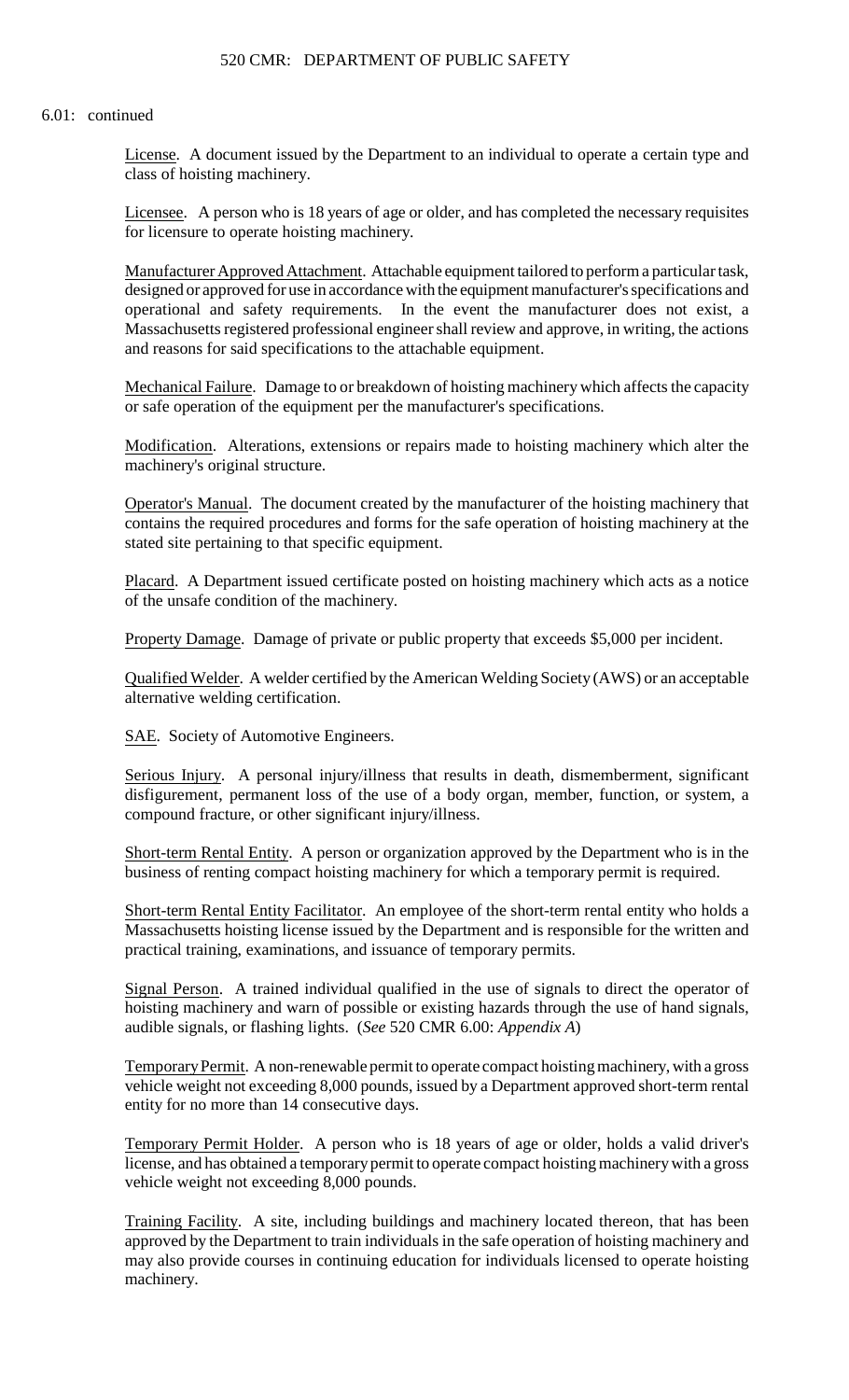#### 6.01: continued

Training Period. The time during which an apprentice licensee participates in a training program on-site at a training facility.

Utility. Any organization or company which provides electricity, natural gas, phone or cable services to the public.

 (3) Regulations and Standards Adopted. The standard for operation of hoisting machinery shall be in accordance with the following:

| <b>ANSI/ASME</b> |                                                                                                                                   |
|------------------|-----------------------------------------------------------------------------------------------------------------------------------|
| B30.2-2011       | Overhead and Gantry Cranes (Top Running Bridge, Single or Multiple                                                                |
|                  | <b>Girder, Top Running Trolley Hoist)</b>                                                                                         |
| B30.3-2016       | <b>Tower Cranes</b>                                                                                                               |
| B30.5-2014       | Mobile and Locomotive Cranes                                                                                                      |
| B30.9-2014       | <b>Slings</b>                                                                                                                     |
| B30.10-2014      | Hooks                                                                                                                             |
| B30.11-2010      | Monorails and Underhung Cranes                                                                                                    |
| B30.16-2012      | Overhead Hoists (Underhung)                                                                                                       |
| B30.17-2015      | Overhead and Gantry Cranes (Top Running Bridge, Single Girder,                                                                    |
|                  | <b>Underhung Hoist</b> )                                                                                                          |
| B30.20-2013      | <b>Below-the-hook Lifting Devices</b>                                                                                             |
| B30.22-2016      | <b>Articulating Boom Cranes</b>                                                                                                   |
| B30.26-2015      | Rigging Hardware                                                                                                                  |
| <b>SAE</b>       |                                                                                                                                   |
| J1307-2002       | <b>Excavator and Backhoe Hand Signals</b>                                                                                         |
|                  | The Occupational Safety and Health Administration (OSHA) Regulations                                                              |
| 29 CFR 1926      | Safety and Health Regulations for Construction                                                                                    |
| 29 CFR 1910      | Occupational Safety and Health Standards                                                                                          |
| Regulations      |                                                                                                                                   |
|                  | 220 CMR 99.00: Procedures for the Determination and Enforcement of Violations of<br>M.G.L. c. 82, §§ 40 through 40E ("Dig Safe"). |

#### 6.02: General Administrative Provisions, Including Requirements for Licensure, Apprentice Licenses, and Renewals

(1) Scope. 520 CMR 6.00 establishes general administrative provisions including license issuance, license renewals, fees, examinations, and appeals for all hoisting machinery licensure.

(2) General Requirements for Licensure.

 (a) All applicants, including those applying for an apprentice license, must be 18 years of age or older.

(b) All applicants must submit the following documentation:

1. A completed application on a form authorized by the Department to operate hoisting machinery as provided by the Department;

2. A fee to be determined annually by the Secretary of Administration and Finance under the provisions of M.G.L. c. 7, § 3B;

 4. A photograph or permission to gain access to the Massachusetts Registry of Motor 3. A legible photocopy of the applicant's valid DOT medical certificate, Intrastate Medical Waiver from the Massachusetts Registry of Motor Vehicles or ANSI/ASME B30.5-2014 qualifications for operators. In the event that the DOT medical certificate or Intrastate Medical Waiver expires prior to the expiration of the hoisting license, the licensee shall submit a legible photocopy of the new certificate or waiver as applicable; Vehicles database if applicant is a resident of Massachusetts;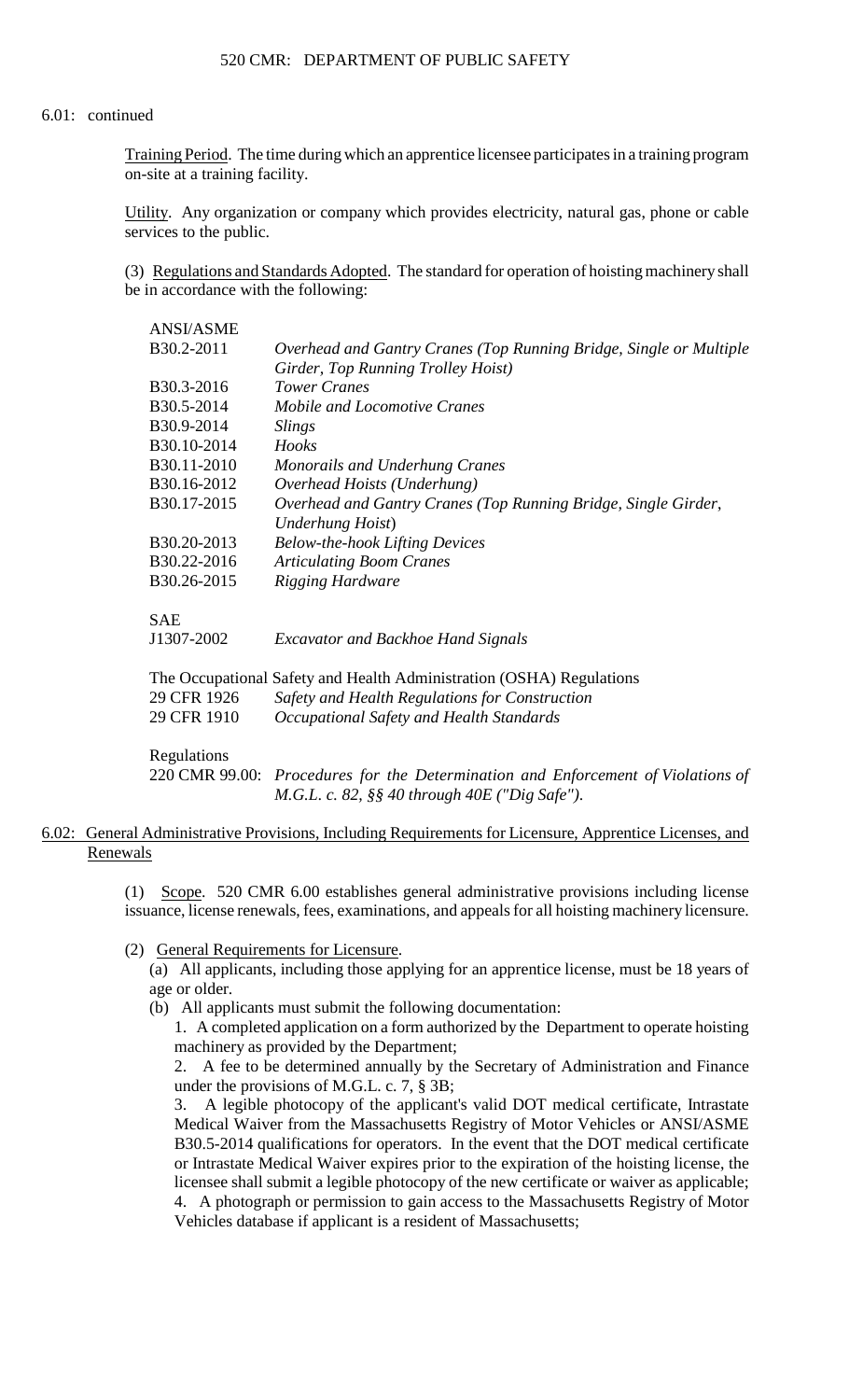#### 6.02: continued

 5. A legible photocopy of the applicant's valid driver's license, valid Massachusetts ID 6. In addition to the requirements of 520 CMR 6.02(2)(b)1. through 5., applicants for issued by the Massachusetts Registry of Motor Vehicles, or driver's license learner's permit. In the event that the applicant's driver's license, Massachusetts ID, or learner's permit expires prior to the expiration of the hoisting license, the applicant shall submit a legible photocopy of the new license, Massachusetts ID, or permit when it is received; an apprentice license must also submit a copy of their Annual Apprentice ID Card issued by the DAT.

#### (3) Examination for License to Operate Hoisting Machinery.

(a) Written.

 examination administered by the Department by earning a minimum grade of 70% and 1. All applicants for a license to operate hoisting machinery license shall pass a written must demonstrate knowledge of the following:

a. the operation of the equipment for which they are being examined;

b. the ability to comprehend and interpret all placards, operation manuals, safety codes and other information pertinent to safe hoisting operations in the English language;

c. emergency procedures;

 d. Massachusetts General Laws and regulations as they relate to hoisting machinery. 2. Pursuant to M.G.L. c. 146, § 57, individuals receiving a failing score may not retake an examination for a license to operate hoisting machinery within 60 days of the previous examination.

3. In addition to the written examination, applicants for licensure to operate hoisting machinery may be required to pass a practical examination at the discretion of the Department or if required by Federal law for the specific type of equipment for which they have applied to operate.

(b) Practical Examination. Applicants taking the practical examination must demonstrate knowledge of the following:

1. The ability to operate the equipment for which they are being examined;

2. The ability to comprehend and interpret all placards, operators' manuals, safety codes and other information pertinent to safe hoisting operations;

- 3. The ability to comprehend and interpret hand signals;
- 4. The ability to communicate in English;
- 5. Emergency procedures;

6. Applicable Massachusetts General Laws and regulations as they relate to hoisting machinery.

(4) Hoisting licenses shall be carried on the person of the operator during all times the operator is operating hoisting machinery and shall be furnished for inspection by the operator at the request of the Chief or Inspector or the Commissioner.

#### (5) Denial; Appeals.

(a) The Department may refuse to issue a license to an applicant based on the following grounds:

1. Submittal of an incomplete application or submittal of an application on a form not authorized by the Department;

- 2. Failure to submit required fees;
- 3. Submittal of false, invalid, incorrect or fraudulent information;
- 4. If at the time of application, the applicant is under investigation by the Department;
- 5. Failure to pass a practical examination (if required);
- 6. Failure to pass the required written examination.

(b) If the Department refuses to issue a license based upon any of the reasons set forth in 520 CMR 6.02(5)(a)1. through 6. it shall notify the applicant in writing, setting forth the reasons for the denial. Within one week of receipt of the denial, the applicant may make written demand on a form authorized by the Department to the Chief for a hearing before a board of appeals consisting of three Department Inspectors appointed by the Chief or the Chief and two Inspectors. The hearing shall be held promptly and in accordance with M.G.L. c. 30A and 801 CMR 1.02: *Informal/Fair Hearing Rules*.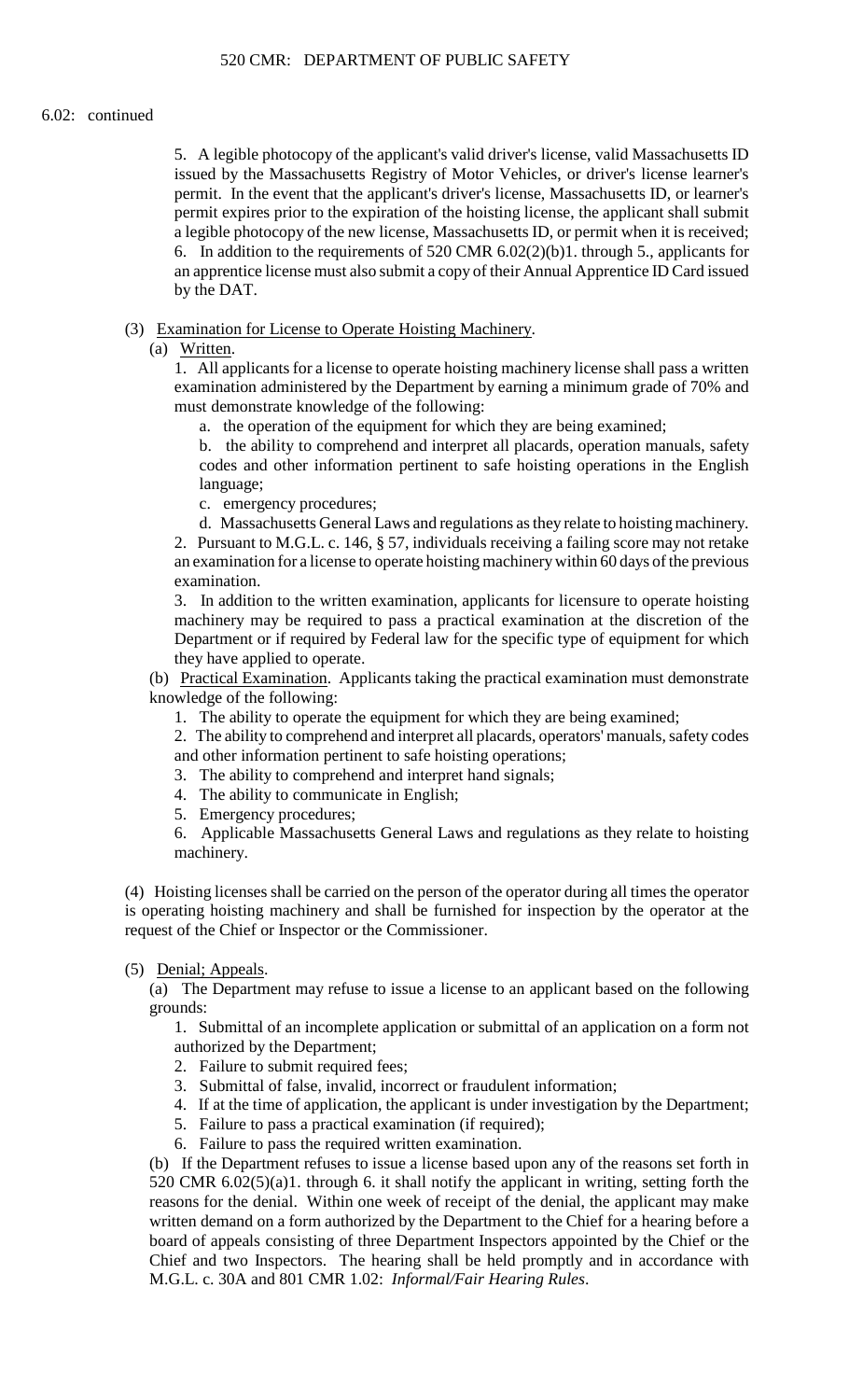$(c)$ Failure to Pass Written Examination as Required by 520 CMR  $6.02(5)(a)6$ . The results of the written examination shall be posted on the Department's website (www.mass.gov/dps). If an applicant receives a failing score, the applicant may make written demand upon the Chief for a hearing. The written demand must be submitted on a form authorized by the Department within one week of the examination score being posted on the website. The hearing shall be held before a board of appeals consisting of three Department Inspectors appointed by the Chief or the Chief and two Inspectors. The hearing shall be held promptly and in accordance with M.G.L. c. 30A and 801 CMR 1.02: *Informal/Fair Hearing Rules*.

(d) If, after a hearing pursuant to 520 CMR 6.02(5)(b) or (c), the board of appeals denies the issuance of the license, it shall notify the applicant in writing. Such notice shall be sent by certified mail and/or first class mail and shall contain the reasons supporting the denial. Within 30 days after receipt of the notice, the applicant may appeal such denial to Superior Court in accordance with M.G.L. c. 30A, § 14.

(6) License Renewals. All applicants for renewal licensure shall submit the following to the Department:

(a) A certificate of completion evidencing the satisfaction of continuing education hours required pursuant to 520 CMR 6.04;

 a form authorized by the Department to operate Hoisting Machinery as provided by the (b) A completed application with a valid and current mailing address and email address on Department;

(c) A fee to be determined annually by the Secretary of Administration and Finance under the provisions of M.G.L. c. 7, § 3B;

(d) A legible photocopy of the applicant's valid DOT medical certificate, Intrastate Medical Waiver from the Massachusetts Registry of Motor Vehicles or ANSI/ASME B30.5-2014 qualifications for operators. In the event that the DOT medical certificate or Intrastate Medical Waiver expires prior to the expiration of the hoisting license, the licensee shall submit a legible photocopy of the new certificate or waiver as applicable;

(e) A photograph or permission to gain access to the Massachusetts Registry of Motor Vehicles database if applicant is a resident of Massachusetts;

(f) A legible photocopy of the applicant's valid driver's license, valid Massachusetts ID issued by the Massachusetts Registry of Motor Vehicles, or driver's license learner's permit. In the event that the applicant's driver's license, Massachusetts ID, or learner's permit expires prior to the expiration of the hoisting license, the applicant shall submit a legible photocopy of the new driver's license, Massachusetts ID, or permit when it is received.

 provide the Department with a valid and current mailing address and email address may result In accordance with M.G.L. c. 146, § 67, a notice of the date of expiration of a license shall, at least 30 days prior to such date, be sent to the licensee. It is the responsibility of the licensee to notify the Department of any changes to their mailing address and email address. Failure to in the delay of a license renewal. Licenses not renewed at expiration date shall become void, and shall after one year be reinstated only by re-examination of the Licensee.

(7) Renewals of Apprentice Licenses.

(a) Apprentice licenses shall be valid for the term of registration. Apprentice licenses may be renewed upon the submission of a copy of the applicant's Annual Apprentice ID Card issued by the DAT as proof that the apprentice licensee remains registered with the Division of Apprentice Training of the Department of Labor Standards.

(b) Applicants for apprentice license renewals shall also submit the following:

1. A complete application with a valid and current mailing address and email address for renewal of an apprentice license to operate hoisting machinery as provided by the Department:

2. A fee to be determined annually by the Secretary of Administration and Finance under the provisions of M.G.L. c. 7, § 3B;

3. A valid DOT medical certificate documenting that the applicant meets the criteria for a DOT medical examination, Intrastate Medical Waiver from the Massachusetts Registry of Motor Vehicles or ANSI/ASME B30.5-2014 qualifications for operators;

4. A certificate of completion;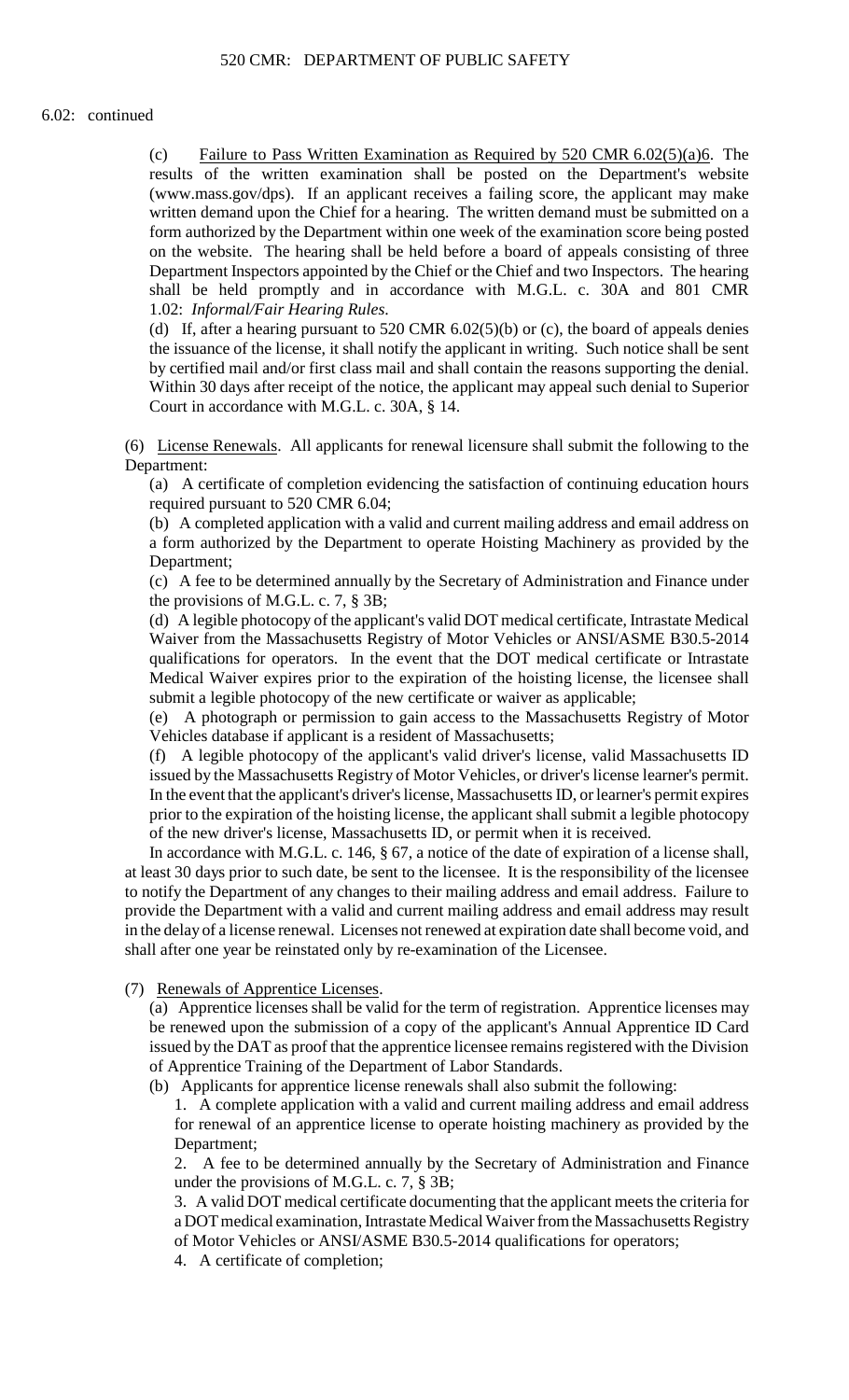5. A photograph or permission to gain access to the Massachusetts Registry of Motor Vehicles database if applicant is a resident of Massachusetts;

6. A legible photocopy of a valid driver's license, valid Massachusetts ID issued by the Massachusetts Registry of Motor Vehicles, or driver's license learner's permit.

In accordance with M.G.L. c. 146, § 67, a notice of the date of expiration of an apprentice license shall, at least 30 days prior to such date, be sent to the apprentice licensee. It is the responsibility of the apprentice licensee to notify the Department of any changes to their mailing address and email address. Failure to provide the Department with a valid and current mailing address and email address may result in the delay of an apprentice license renewal. Apprentice licenses not renewed at expiration date shall become void, and shall after one year be reinstated only by re-examination of the apprentice licensee.

#### 6.03: Issuance of Temporary Permits to Operate Rented Compact Hoisting Machinery

(1) Approval by Department. All individuals or organizations seeking approval to issue temporary permits as short-term rental entities shall submit for the Department's approval, the following:

(a) A completed application on a form furnished by the Department;

 (b) A copy of the training program to be used by the short-term rental entity in accordance with 520 CMR 6.00;

 1. A list of all instructors employed by the rental company, including the names, license numbers with designated type and class of hoisting machinery, and expiration dates;

2. A course syllabus for each equipment type to be used in the training program;

3. The minimum topics and texts included as part of the training program curriculum shall include but may not be limited to:

- a. M.G.L. c. 146;
- b. 520 CMR 6.00;
- c. 520 CMR 14.00: *Excavation and Trench Safety*;
- d. OSHA Standards 29 CFR 1926;
- e. M.G.L. c. 82, § 40;
- f. M.G.L. c. 82A;
- g. M.G.L. c. 164, § 76D;

h. 220 CMR 99.00: *Procedures for the Determination and Enforcement of Violations of M.G.L. c. 82, §§ 40 through 40E ("Dig Safe")*.

(c) A copy of the examination(s) to be used;

(d) The make and model of the equipment to be used in the training program;

 (e) The name and Massachusetts hoisting license number of at least one individual who will act as the short-term rental entity facilitator;

(f) A legible photocopy of the short-term rental entity facilitator's Massachusetts hoisting license;

(g) A legible photocopy of the short term rental entity facilitator's driver's license, valid Massachusetts ID issued by the Massachusetts Registry of Motor Vehicles, or driver's license learner's permit.

The Department shall issue a certificate of approval to individuals or organizations seeking approval to issue temporary permits as short-term rental entities. Approval shall be contingent upon having a short-term rental entity facilitator that holds a valid Massachusetts hoisting license in the applicant entity's employ.

 machinery to be rented and will verify by their signature on the temporary permit that all those (2) The short term rental entity shall have a short term rental entity facilitator to monitor all permitting requirements. The short term rental entity facilitator shall hold a Massachusetts hoisting license of equal or greater grade of Massachusetts license than the compact hoisting issued temporary permits have fully participated in the short term rental entity's training program and passed the examination.

(3) If the short term rental entity facilitator is no longer employed by the rental entity or is no longer going to serve as the facilitator, the short term rental entity shall notify the Department of the new facilitator within 14 days of the change on a form authorized by the Department. No temporary permits shall be issued by the short term rental entity without a valid short term rental entity facilitator approved by the Department.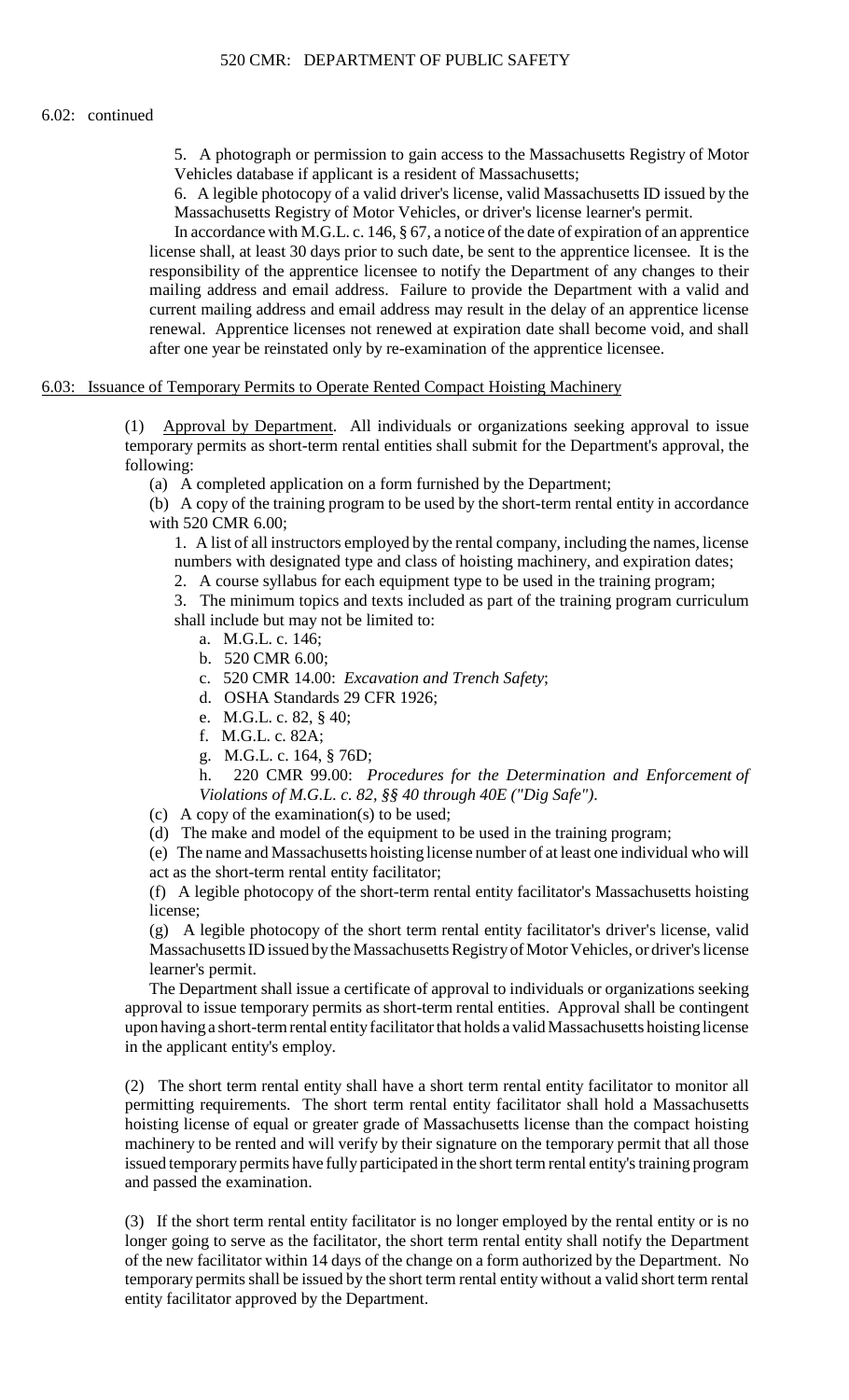#### 6.03: continued

(4) Requirements for Short-term Rental Entity Training Program. Short-term rental entities shall comply with the following requirements:

(a) Any entity that has been approved by the Department to issue temporary permits must have a valid certificate of approval posted visibly at the rental location.

(b) No person shall be issued more than one temporary permit in any 45 day period from the expiration of said temporary permit.

- (5) Requirements for Temporary Permits.
	- (a) All applicants must be 18 years of age or older.
	- (b) All applicants must possess a valid driver's license to operate a motor vehicle.

(6) All applicants must submit the following documentation to the short-term rental entity prior to taking the examination for a temporary permit:

(a) A complete application to operate a specific type of compact hoisting machinery as provided by the short-term rental entity;

- (b) A legible photocopy of the applicant's valid driver's license.
- (7) Issuance of Temporary Permits.

 (a) Only upon compliance with the requirements described in 520 CMR 6.03, the short term rental entity may issue a temporary permit to operate the rented compact hoisting machinery during the rental terms. The temporary permit shall not be valid for more than 14 consecutive days.

(b) This temporary permit shall be on a form authorized by the Department.

(c) The short term rental entity shall retain the original temporary permit application, the examination(s), and duplicates of the temporary permit for a period of three years.

(d) Rental facilities shall issue a temporary permit (provided on a standard form by the Department) to those who satisfactorily complete and pass an examination. temporary permits shall contain the following information:

- 1. Name of temporary permit holder;
- 2. Address of temporary permit holder;
- 3. Name and address of short-term rental entity issuing the temporary permit;

4. The printed name and legible signature of the short term rental entity facilitator verifying that the participant has completed the permit requirements;

5. The issuance and expiration date of the temporary permit;

6. The description of compact hoisting machinery for which the temporary permit is valid;

7. The make and model of the piece of compact hoisting machinery that is being rented;

8. A photograph of the temporary permit holder.

(8) Short-term rental entities that are approved to issue temporary permits shall keep uniform records of temporary permit holders documentations and have those records readily accessible to Inspectors of the Department upon request for a period of three years. They shall be responsible for the security and retention of all uniform permits and the proper issuance thereof.

 (9) Falsification of Documents. The fraudulent issuance of temporary permits by any licensee shall be grounds for initiating formal proceedings under M.G.L. c. 146, § 59 and M.G.L. c. 30A and may be grounds for the Department to immediately suspend or revoke its approval of the short-term rental entity to issue temporary permits.

(10) A temporary permit is only valid for compact hoisting machinery as defined in 520 CMR 6.01.

 hoisting machinery, and shall be furnished for inspection by the operator at the request of the (11) Pursuant to M.G.L. c. 146, § 54, a temporary permit and a valid driver's license shall be carried on the person of the operator during all times the operator is operating rented compact Chief, the Inspector or the Commissioner.

(12) If a person wishes to rent a piece of compact hoisting machinery more than 45 days after the expiration of a temporary permit they must go through an approved short-term rental entity's training program and take the examination again to have a new temporary permit issued.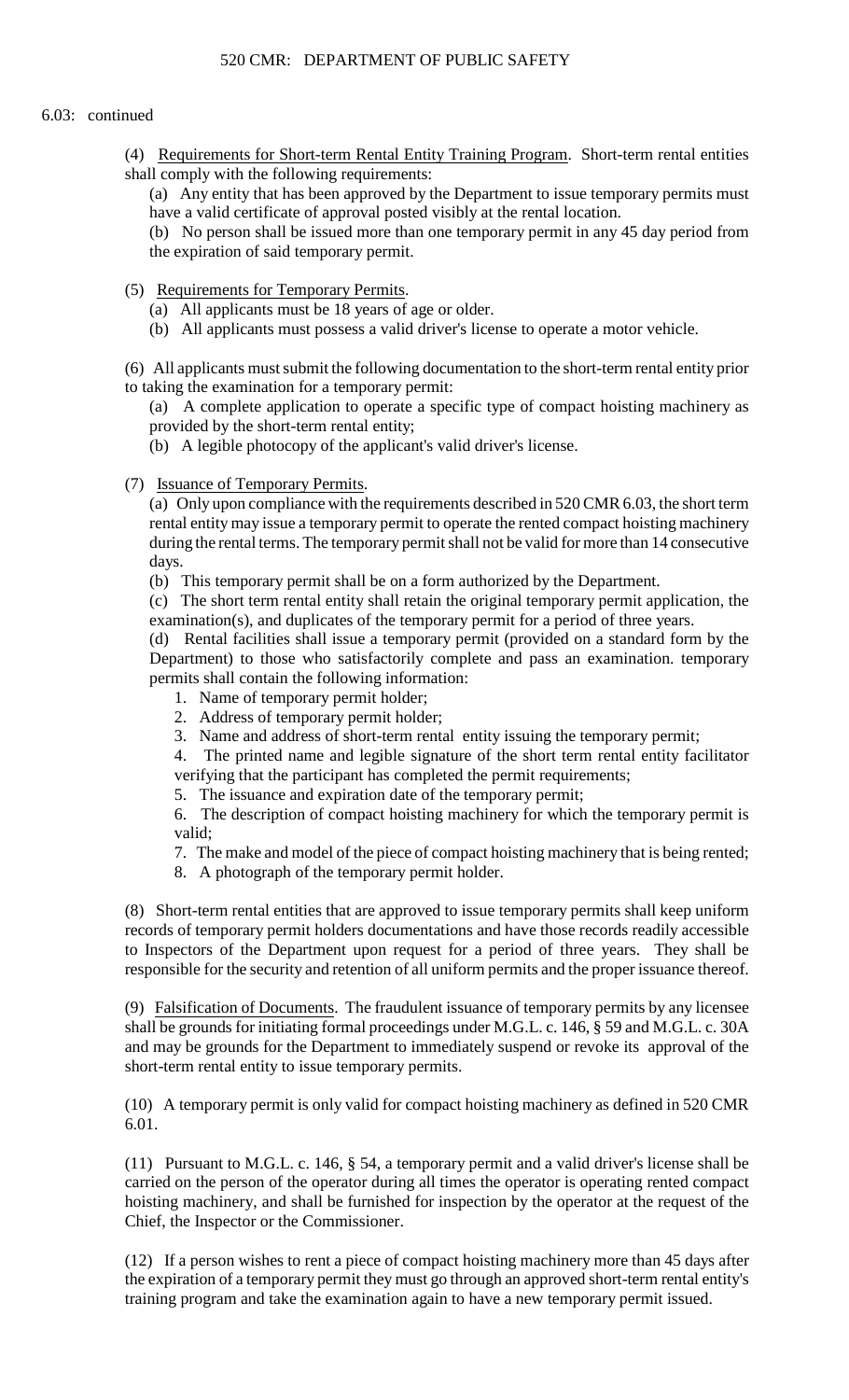#### 6.04: Continuing Education and Training Facilities

 All hoisting license holders must complete continuing education requirements of 520 CMR 6.04 prior to license renewal, unless a request for an inactive license status has been made pursuant to 520 CMR 6.04(3).

(1) Continuing Education and Training Facilities.

 instructors. Organizations seeking approval shall include but may not be limited to public (a) Approval by Department. All individuals or organizations seeking approval to operate as a training facility that offers one or more continuing education course(s) shall submit, for the Department's approval, an application on a form furnished by the Department as well as a copy of all curricula, training materials, certificates of completion to be used by the facility, and a list including the names and Massachusetts hoisting machinery license numbers of all and private education facilities and employer provided training programs. The curriculum shall contain the minimum topics and associated hours for those topics as listed in 520 CMR  $6.04(b)(6)$ .

(b) The following provisions are required in order for any institution or organization to have their continuing education program considered for approval:

 1. A copy of all curricula, training material, and certificate of completion to be used must be provided to the Department.

 2. Curricula must contain the minimum topics and associated hours for those topics as listed in 520 CMR 6.04(6).

3. All courses must be monitored by a Massachusetts hoisting licensee of equal or greater grade of Massachusetts license, who will verify by their printed name, legible signature, and hoisting license number on the certificate of completion, that all those issued a certificate of completion have fully participated in the program for which they have been issued a certificate.

 $\mathbf{A}$ Instructors may receive continuing education credits for providing instruction, however instructors shall only be credited hours for the actual non-redundant time that they have spent actively participating in the instruction of the program.

5. Method of Verification. Each program must provide a means to ensure certificate authenticity. Such means shall include, but not be limited to:

- a. School embossment of certificate; or
- b. Computer data transfer of program participants to the Department; or
- c. Signature verification; or
- d. Numbered certificates and a list of corresponding licensees.

6. Curriculum. Continuing education programs approved by the Department shall offer a curriculum that, at a minimum, complies with the following requirements for each associated class of hoisting machinery licensure:

a. Class 1 (Hoisting) Licenses.

- i. The minimum number of continuing education hours required for renewal of
- a 1A, 1B, or 1C license shall be four classroom hours:
	- (i) Two classroom hours of regulatory and industry standard training;
	- (ii) Two classroom hours of equipment specific training.

ii. The minimum number of continuing education hours required for renewal of a 1D license shall be two classroom hours:

- (i) One classroom hour of regulatory and industry standard training;
- (ii) One classroom hour equipment specific training.

iii. The minimum topics and texts included as part of the continuing education curriculum for purposes of renewing a 1A, 1B, 1C, or 1D License shall include but may not be limited to:

- (i) M.G.L. c. 146;
- (ii) 520 CMR 6.00;
- (iii) 520 CMR 14.00: *Excavation and Trench Safety*;
- (iv) OSHA Standards 29 CFR 1926;
- (v) OSHA Standards 29 CFR 1910;
- (vi) ANSI B30;
- (vii) M.G.L. c. 82, § 40;
- (viii) M.G.L. c. 82A;
- (ix) M.G.L. c. 164, § 76D.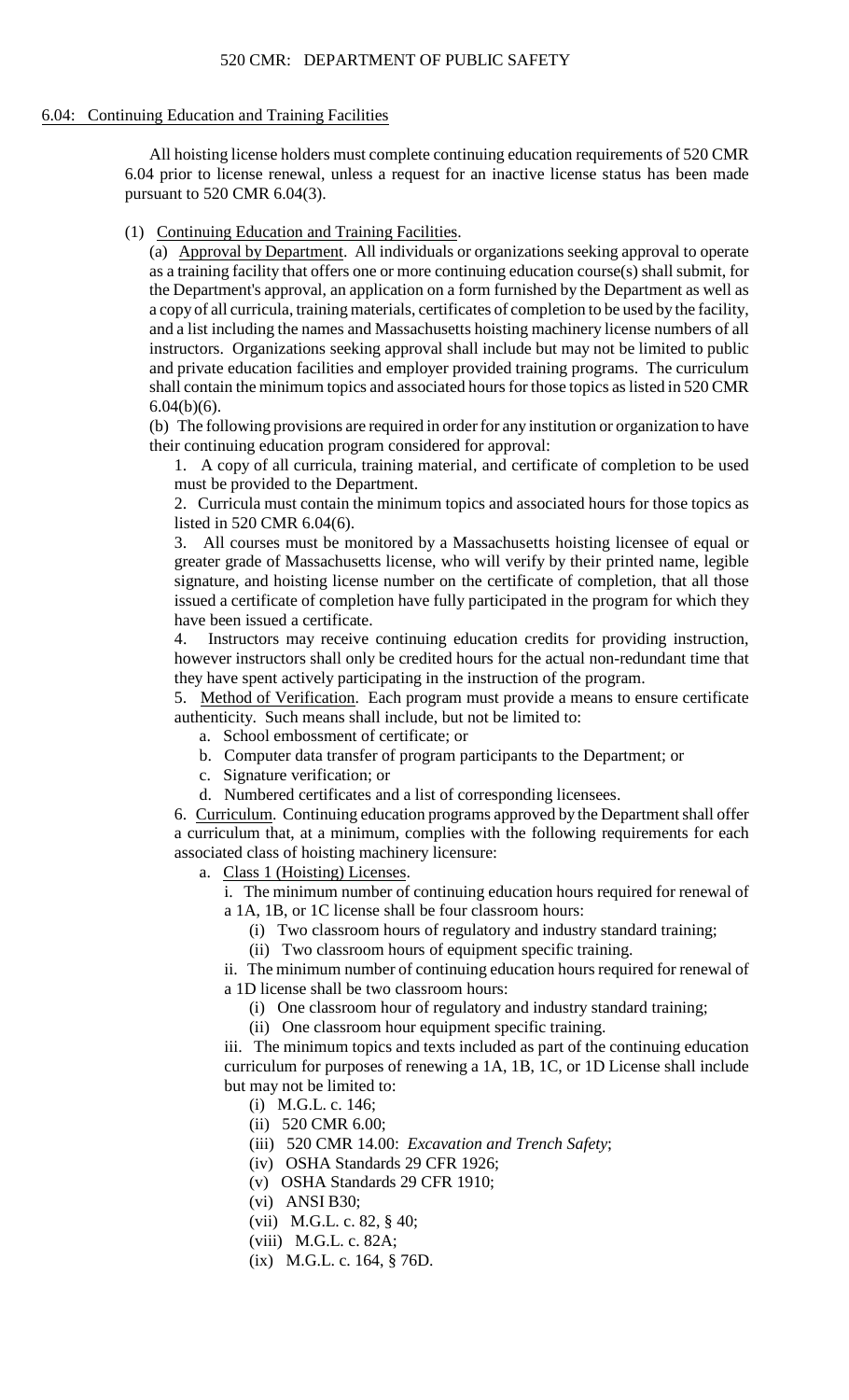- b. Class 2 (Excavation) Licenses.
	- i. The minimum number of continuing education hours required for renewal of a 2A, 2B, 2C, and 2D license shall be four classroom hours:
		- (i) Two classroom hours of regulatory and industry standard training;
		- (ii) Two classroom hours of equipment specific training.

ii. The minimum topics and texts included as part of the continuing education curriculum for purposes of renewing a 2A, 2B, 2C, or 2D license shall include but may not be limited to:

- (i) M.G.L. c. 146;
- (ii) 520 CMR 6.00;
- (iii) 520 CMR 14.00: *Excavation and Trench Safety*;
- (iv) OSHA Standards 29 CFR 1926;
- (v) M.G.L. c. 82, § 40;
- (vi) M.G.L. c. 82A;
- (vii) M.G.L. c. 164, § 76D;
- (viii) 220 CMR 99.00: *Procedures for the Determination and Enforcement of Violations of M.G.L. c. 82, §§ 40 through 40E ("Dig Safe")*.
- c. Class 3 (Electric and Pneumatic) Licenses.

i. The minimum number of continuing education hours required for renewal of a 3A or 3B license shall be four classroom hours:

- (i) Two classroom hours of regulatory and industry standard training;
- (ii) Two classroom hours of equipment specific training.

ii. The minimum topics and texts included as part of the continuing education curriculum for purposes of renewing a 3A or 3B license shall include but may not be limited to:

- (i) M.G.L. c. 146;
- (ii) 520 CMR 6.00;
- (iii) OSHA Standard 29 CFR 1926;
- (iv) OSHA Standard 29 CFR 1910;
- (v) ANSI B30.
- d. Class 4 (Specialty) Licenses.

i. The minimum number of continuing education hours required for renewal of a 4B, 4C, 4D, 4E, 4F, or 4G license shall be two hours:

- (i) One classroom hour of regulatory and industry standard training;
- (ii) One classroom hour equipment specific training.

ii. The minimum topics and texts included as part of the continuing education curriculum for purposes of renewing a 4B, 4C, 4D, 4E, 4F, or 4G license shall include but may not be limited to:

- (i) M.G.L. c. 146;
- (ii) 520 CMR 6.00;
- (iii) 520 CMR 14.00: *Excavation and Trench Safety*:
- (iv) OSHA Standards 29 CFR 1926;
- (v) OSHA Standards 29 CFR 1910;
- (vi) ANSI B30;
- (vii) M.G.L. c. 82, § 40;
- (viii) M.G.L. c. 82A;
- (ix) M.G.L. c. 164, § 76D;
- (x) 220 CMR 99.00: *Procedures for the Determination and Enforcement of Violations of M.G.L. c. 82, §§ 40 through 40E ("Dig Safe")*.

7. Multiple Classes. A licensee who holds a hoisting license with multiple classes shall complete only two classroom hours of regulatory and industry standard training and the equipment specific training for each class applicable to their hoisting license.

 employed by the training facility. Names and applicable license numbers of instructors cessation of employment of an instructor by a training facility on a form furnished by the 8. List of Instructors. Each program must provide a list including the names and Massachusetts hoisting machinery license numbers of all continuing education instructors shall be updated by the training facility operator within 14 days of the employment or the Department.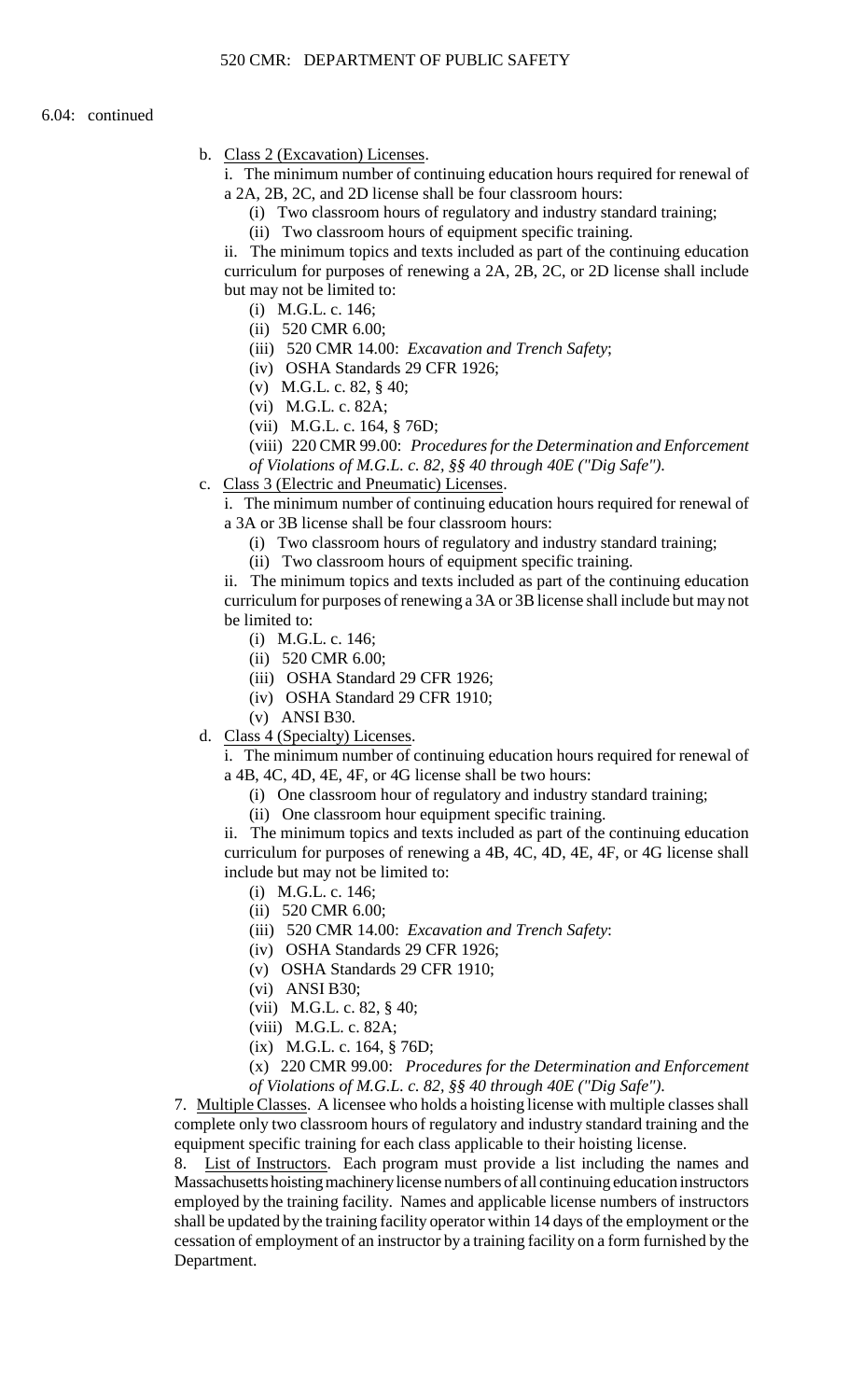(c) Certificates of Completion.

 certificate, a copy of which shall be retained by the training facility. It shall be furnished 1. Training facilities shall issue a certificate of completion to licensees who satisfactorily complete a continuing education course. Upon completion, all Massachusetts operators of hoisting machinery shall receive a Department approved at the request of the Department. Certificates of completion shall contain the following information:

- a. Name of participant;
- b. Address of participant;
- c. E-mail address of participant;
- d. Massachusetts license grade and number of participant;

e. Name and address of the institution or organization providing the continuing education/assessment;

f. A printed name and legible signature of a licensee verifying participant has completed the hours as listed on the certificate;

- g. The license number of the licensee endorsing the certificate; and
- h. Date of issuance.

2. Each program must provide a means to ensure certificate authenticity and shall provide evidence of the means of certification to the Department. Such means shall include:

- a. School embossment of certificate; or
- b. Computer data transfer of program participants to the Department; or
- c. Signature verification; or
- d. Numbered certificates and a list of corresponding licensees.

 keep uniform records of attendance of licensees and have those records readily accessible to (d) Program instructors who are approved to conduct continuing education programs shall Inspectors of the Department upon request for a period of three years. They shall be responsible for the security and retention of all uniform certificates and the proper issuance thereof. Instructors shall verify by signature that participants in continuing education programs have satisfactorily completed the necessary training.

 issuance of certificates of completion by any licensee shall be grounds for initiating formal proceedings under M.G.L. c. 146, § 59 and M.G.L. c. 30A and may also result in immediate (e) Falsification of Documents. The falsification of attendance records or fraudulent suspension or revocation of the license.

(2) Continuing Education Requirements for License Renewal.

(a) Subsequent renewals of any license other than apprentice licenses that expires in an even year shall expire on the next anniversary of the licensee's date of birth occurring in an even year. Subsequent renewals of any license other than an apprentice license that expires in an odd year shall expire on the next anniversary of the licensee's date of birth occurring in an odd year.

(b) Renewals of licenses shall be granted upon submission of required documentation pursuant to 520 CMR 6.02.

 (c) The Department may accept education, training, or service completed by an individual as a member of the armed forces, as defined in M.G.L. c. 4, § 7, clause 43, or the United States military reserves as an alternative or in addition to submission of required documentation pursuant to 520 CMR 6.02. The applicant shall submit a license renewal application along with a Verification of Military Experience and Training form and any other supporting documentation. The education, training, or service submitted to the Department shall have been completed within 24 months of submission.

(3) Inactive Status.

(a) Any operator of hoisting machinery who is unable to obtain the required continuing education necessary to renew their license may request that the license be placed in inactive status for up to one continuing education cycle. Such request shall be made in writing on a form furnished by the Department.

(b) Operators holding a license on inactive status shall not be authorized to operate hoisting machinery for the time period that the license is inactive.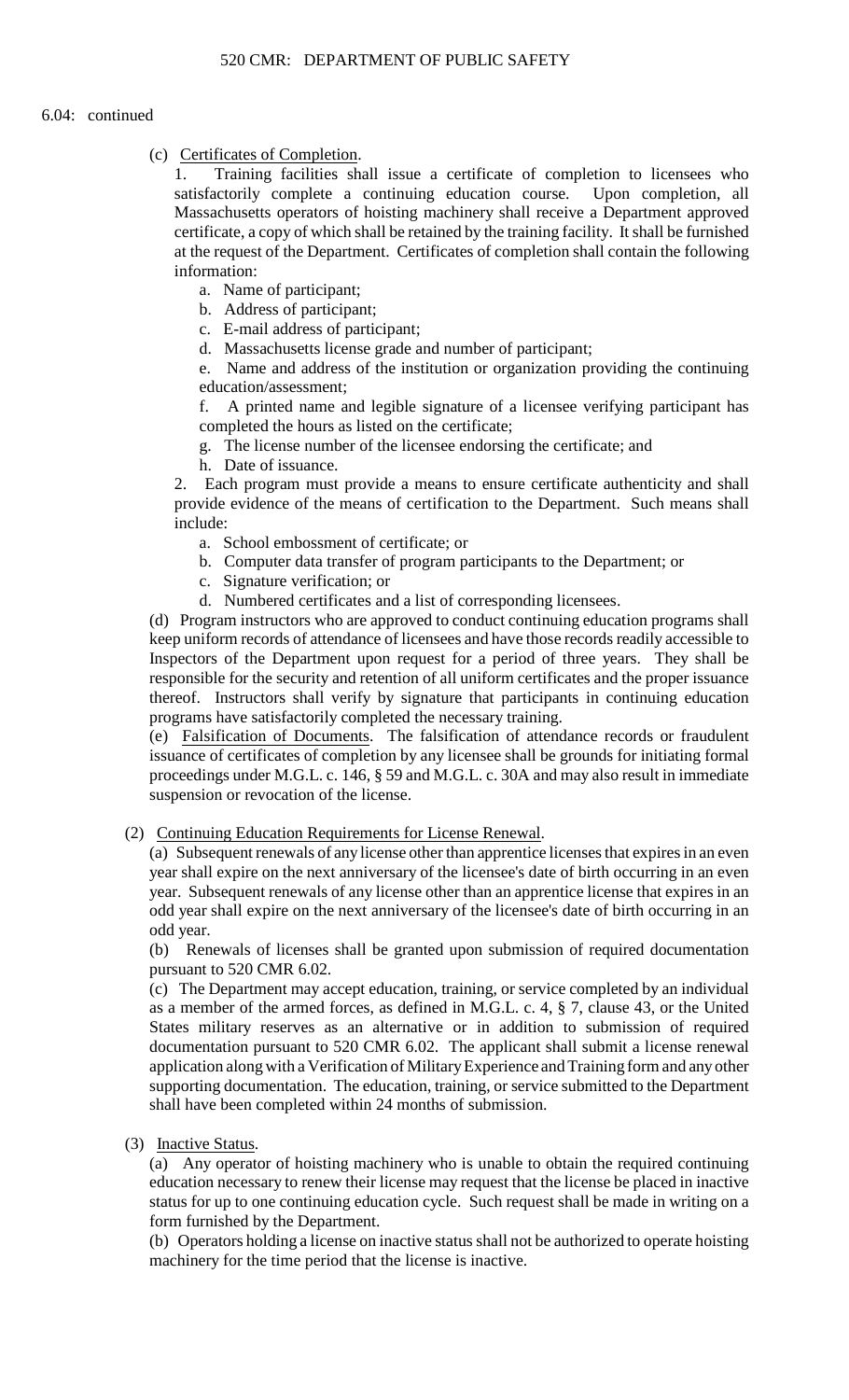#### 6.04: continued

(c) A determination by the Department that a licensee may return to active status shall be made following the Department's receipt of a written request by the licensee on a form furnished by the Department, the required renewal fee, a certificate of completion, and submission of required documentation pursuant to 520 CMR 6.02(6).

(4) Expiration. Pursuant to M.G.L. c. 146, § 67, licenses not renewed on or before the expiration date shall become void, and shall, after one year, be reinstated only by re-examination of the licensee in accordance with 520 CMR 6.02. 520 CMR 6.04(4) does not apply to licenses which are considered in inactive status.

 License Extension - Military Service. If the licensee is on active duty with the armed forces of the United States, as defined in M.G.L. c. 4, § 7 clause 43, the license shall remain valid until the licensee is released from active duty and for a period of not less than 90 days following that release. For 520 CMR 6.04(4)(a) to apply, the licensee must be given an Honorable Discharge, a General Discharge, or an Under Other than Honorable Conditions (UOTHC) Discharge as noted on their discharge and separation papers.

#### 6.05: Apprentice Licenses

(1) The Department may issue an apprentice license to currently unlicensed individuals who are registered as apprentices at a training facility and submit proof of registration with the Department of Labor Standards pursuant to M.G.L. c. 146, § 53A. The apprentice license shall allow for operation of hoisting machinery during the training period, provided that the holder operates the hoisting machinery only while under the direct guidance of a duly licensed person. The apprentice license shall be kept on the person of the apprentice licensee at all times during the operation of hoisting machinery and shall be valid for the term of registration with the Department of Labor Standards.

 training courses and not continuing education shall submit a list including the names and (2) Training Facilities for Apprentice Licensees Only. All individuals or organizations seeking approval to operate a training facility offering courses limited solely to apprentice licensee Massachusetts hoisting machinery license numbers of all instructors employed by the training facility

#### 6.06: Exempt Companies; Exemptions for Licensing Requirements, Pursuant to M.G.L. c. 146, § 53

(1) Pursuant to M.G.L. c. 146, § 53, subsections (e) through (g), the following companies may be exempt from the licensing and permitting requirements of 520 CMR 6.02 and 6.03:

- (a) Public utility companies;
- (b) Other companies operating only upon public utility companyproperty or equipment; and
- (c) Other companies operating equipment exclusively on company property.

 (2) Pursuant to M.G.L. c. 146, § 53, subsections (e) through (g), for any of the exemptions in 520 CMR 6.06(2) to apply, the requirements as applicable set forth in 520 CMR 6.06(2)(a) through (c) shall be met:

 (a) A public utility companythat operates self-propelled truck-mounted cranes, derricks and similar hoisting equipment for the maintenance and construction of the company's equipment shall be exempt from the licensing and permitting requirements of 520 CMR 6.02 and 6.03 if the company has:

1. at least one supervisory employee who holds a license issued by the Department pursuant to 520 CMR 6.06(2)(a)1. and who is designated as the responsible person in charge of the hoisting equipment; and

2. a company provides in-service training program for its employees.

 certified employee. The license shall contain a picture of the licensee, a list of the specific This exemption shall only apply if the in-service training program for employees has been approved by the Department. The in-service training program may be audited by the Department. The public utility company shall issue a company license to each trained and hoisting equipment that the licensee has been qualified to operate and the signature of the supervisory employee who holds a Department license.

 only upon public utility company property or equipment shall be exempt from the licensing (b) Any other company that has cranes, derricks and similar hoisting equipment operated and permitting requirements of 520 CMR 6.02 and 6.03 if: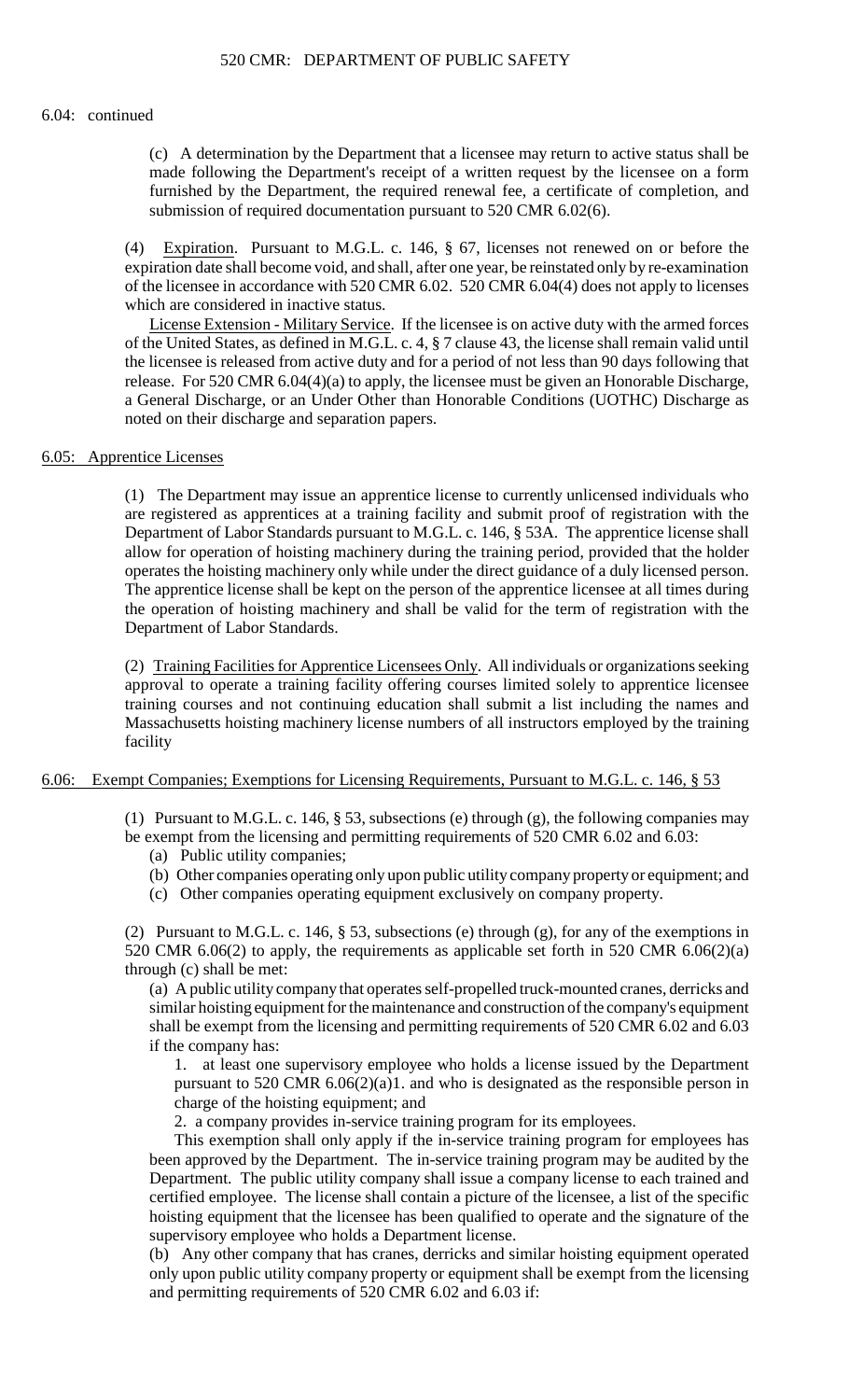#### 6.06: continued

1. the company has met the requirements set forth in 520 CMR 6.06(2)(a)1. and 2.;

2. the company's employees have obtained a company license from an approved in-service training program of the public utility company for which they are performing work; or

 3. the company's employees are working at the direction of the public utility company and performing work associated with service restoration in connection with a weather or other emergency causing damage to property or equipment.

The public utility company shall provide written or electronic notification to the Commissioner prior to the commencement of such work.

 (c) Any other company that operates hoisting equipment specifically limited to industrial lift trucks, forklifts, overhead cranes and other hoisting equipment, specifically authorized by the Department and used exclusively on company property shall be exempt from the licensing and permitting requirements of 520 CMR 6.02 and 6.03 if:

1. the company has met the requirements of 520 CMR 6.06(2)(a)1. and 2., and

2. at least one supervisory employee is on site at all times of operation and the supervisory employee holds a license issued by the Department under 520 CMR 6.06(2)(c) and is designated as the responsible person in charge of hoisting equipment during that period of operation.

## 6.07: In-service Training Program for Exempt Companies

 520 CMR 6.07 shall apply to in-service training programs for company licenses for exempt companies as defined in 520 CMR 6.06.

(1) Approval by Department. All individuals or organizations seeking to operate an in-service training program shall submit for the Department's approval:

(a) A completed application on a form furnished by the Department;

(b) Identification of Department-approved curricula or a copy of company curricula and training materials, all of which shall incorporate a classroom and a practical component;

 (c) A list including the names and Massachusetts hoisting machinery license numbers of all instructors, a legible photocopy of instructors' Massachusetts hoisting machinery license, and legible photocopies of the company licenses; and

(d) A list of the type of equipment, including model and make, to be used in the company's in-service training program.

(2) The Department shall issue a certificate of approval for in-service training programs. Approval shall be contingent upon having a Massachusetts hoisting license holder in the applicant company's employ.

(3) All in-service training programs shall be supervised by a Massachusetts hoisting licensee of equal or greater grade of Massachusetts license, who shall verify by their printed name and legible signature on the company license that all those issued company licenses have fully participated in the program for which they have been issued a permit.

Method of Verification. Each program shall provide a means to ensure company license authenticity. Such means shall include, but not be limited to:

- (a) Embossment of company license;
- (b) Computer data transfer of program participants;
- (c) Signature verification;
- (d) Numbered company licenses;
- (e) Date of issuance; and
- (f) Date of expiration.

(4) In-service Training Program. In-service training programs approved by the Department shall offer a program that, at a minimum, complies with the following requirements for each associated class of hoisting machinery licensure:

(a) Class 1 (Hoisting) Licenses.

1. The minimum number of hours required for the issuance of a 1A, 1B, or 1C company license shall be four classroom hours and two classroom hours for the issuance of a 1D company license.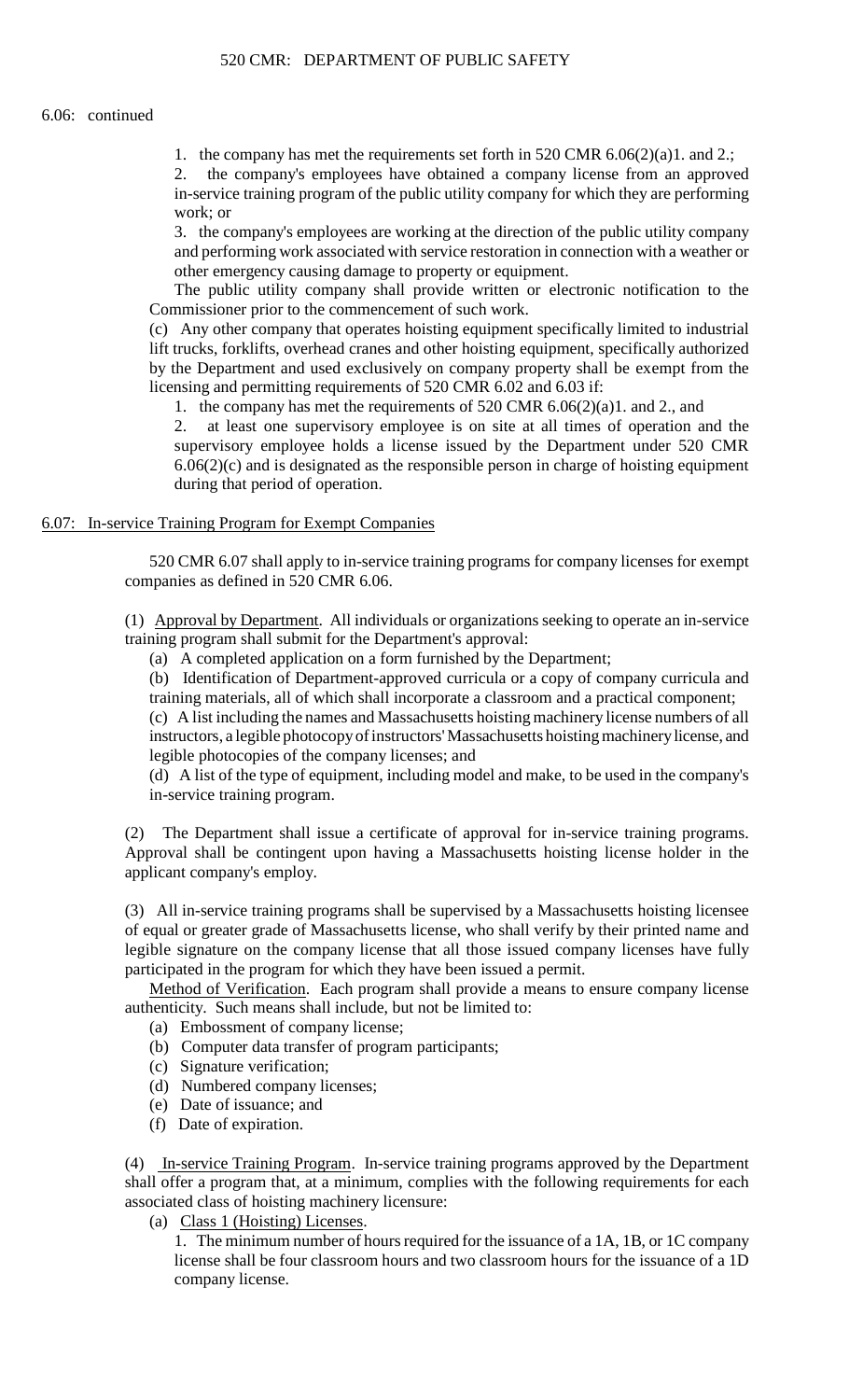2. The minimum topics and texts included as part of the in-service training program curriculum for purposes of issuing a 1A, 1B, 1C, or 1D company license shall include but may not be limited to:

- a. M.G.L. c. 146;
- b. 520 CMR 6.00;
- c. 520 CMR 14.00: *Excavation and Trench Safety*;
- d. OSHA Standards 29 CFR 1926;
- e. OSHA Standards 29 CFR 1910;
- f. ANSI B30;
- g. M.G.L. c. 82, § 40;
- h. M.G.L. c. 82A;
- i. M.G.L. c. 164, § 76D.
- (b) Class 2 (Excavation) Licenses.

1. The minimum number of hours required for the issuance of a 2A, 2B, 2C, and 2D company license shall be four classroom hours.

2. The minimum topics and texts included as part of the in-service training program curriculum for purposes of issuing a 2A, 2B, 2C, or 2D company license shall include but may not be limited to:

- a. M.G.L. c. 146;
- b. 520 CMR 6.00;
- c. 520 CMR 14.00: *Excavation and Trench Safety*;
- d. OSHA Standards 29 CFR 1926;
- e. M.G.L. c. 82, § 40;
- f. M.G.L. c. 82A;
- g. M.G.L. c. 164, § 76D;

h. 220 CMR 99.00: *Procedures for the Determination and Enforcement of Violations of M.G.L. c. 82, §§ 40 through 40E ("Dig Safe")*.

(c) Class 3 (Electric and Pneumatic) Licenses.

1. The minimum number of hours required for the issuance of a 3A company license shall be four classroom hours.

 2. The minimum topics and texts included as part of the in-service training program curriculum for purposes of issuing a 3A company license shall include but may not be limited to:

- a. M.G.L. c. 146;
- b. 520 CMR 6.00;
- c. OSHA Standard 29 CFR 1926;
- d. OSHA Standard 29 CFR 1910;
- e. ANSI B30.
- (d) Class 4 (Specialty) Licenses.

1. The minimum number of hours required for the issuance of a 4B, 4C, 4D, 4E, 4F, or 4G company license shall be two hours.

 curriculum for purposes of issuing a 4B, 4C, 4D, 4E, 4F, or 4G company license shall 2. The minimum topics and texts included as part of the in-service training program include but may not be limited to:

- a. M.G.L. c. 146;
- b. 520 CMR 6.00;
- c. 520 CMR 14.00: *Excavation and Trench Safety*;
- d. OSHA Standards 29 CFR 1926;
- e. OSHA Standards 29 CFR 1910;
- f. ANSI B30;
- g. M.G.L. c. 82, § 40;
- h. M.G.L. c. 82A;
- i. M.G.L. c. 164, § 76D;

j. 220 CMR 99.00: *Procedures for the Determination and Enforcement of Violations of M.G.L. c. 82, §§ 40 through 40E ("Dig Safe")*.

(5) Requirements for Company Licenses. Facilities shall issue a company license to those who satisfactorily complete an in-service training program and pass an examination. Company licenses shall contain the following information: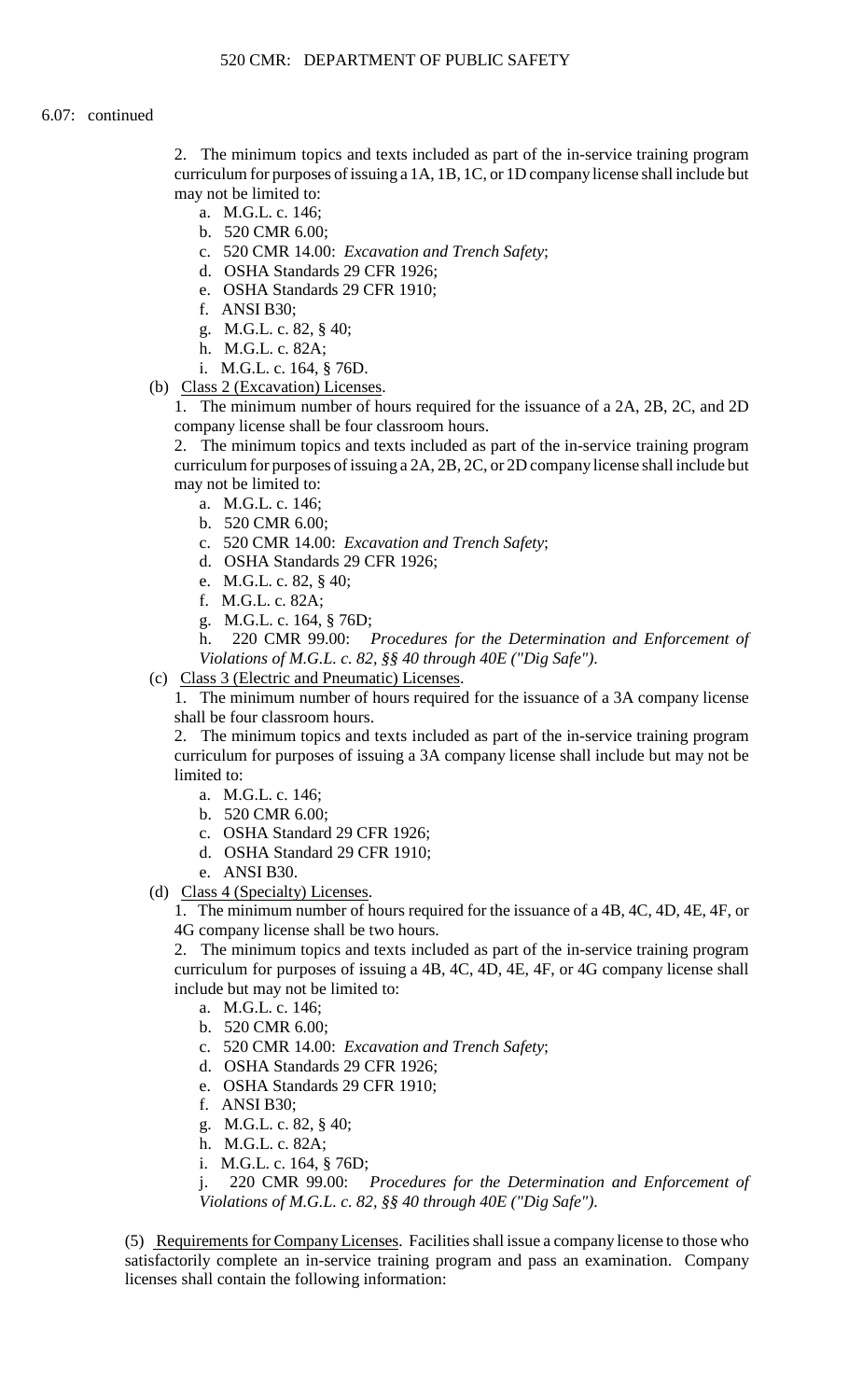#### 6.07: continued

- (a) Name of company licensee;
- (b) Address of company licensee;

 (c) Name and address of the institution or organization providing the in-service training program;

(d) The printed name and legible signature of a Massachusetts hoisting licensee verifying participant has completed the in-service training program;

- (e) The license number of the licensee endorsing the company license;
- (f) A photograph of the company licensee.

(6) Exempt companies that are approved to conduct in-service training programs shall keep uniform records of company licensees and have those records readily accessible to Inspectors of the Department upon request for a period of three years. They shall be responsible for the security and retention of all uniform company licenses and the proper issuance thereof. Instructors shall verify by signature that participants in in-service training programs have satisfactorily completed the necessary training.

 proceedings under M.G.L. c. 146, § 59 and c. 30A and may also be grounds for the immediate (7) Falsification of Documents. The falsification of attendance records or fraudulent issuance of company licenses by any Massachusetts hoisting licensee shall be grounds for initiating formal revocation or suspension of the approval to issue company licenses.

(8) Approval for any in-service training program shall be valid for two years from the date of issuance.

(9) Company licenses shall be carried on the person of the operator during all times the operator is operating hoisting machinery and shall be furnished for inspection by the operator at the request of an Inspector, the Chief or the Commissioner.

#### 6.08: Operating Procedures for Hoisting Machinery

 specifications will not compromise the integrity of the hoisting machinery and public safety. All hoisting machinery shall be operated in accordance with the manufacturer's specifications. In the event the manufacturer does not exist, a Massachusetts registered professional engineer shall review and approve, in writing, the actions and reasons for said specifications. The manufacturer or the professional engineer shall demonstrate to the Department upon request, from standards or from the maintenance manual, that the Prior to operation, the operator shall perform the following:

(a) Maintenance. Maintenance, repair and refueling shall be done when the machine is inoperable and secure.

 machinery to ensure against development of unsafe conditions. A daily log sheet in accordance with 29 CFR 1926 and 29 CFR 1910 inspectional methods shall be available to (b) Required Inspections. Visual inspection shall be made daily of wire ropes, bearings, gears, friction clutches, brakes, chain drives and other parts subject to wear on all hoisting the Department during the useful life of the machine.

#### (c) Additional Requirements.

 1. A written and signed record of all inspections shall be kept with the hoisting machinery and made available at the site for examination by the Department that conforms with the requirements of 29 CFR 1926.1412.

2. Prior to starting any hoisting machinery, the operator must make a complete walkaround of the equipment to verify people are clear of the equipment, and that it is in a safe condition.

3. The operator shall not engage in any practice that will divert their attention while engaged in operating the hoisting machinery.

 4. At no time shall the operator of hoisting machinery operate or be required to operate the hoisting machinery beyond its rated capacity without the manufacturer's written approval which shall include a new chart showing the new limitations. Other than assembly/disassembly, the use of the load moment indicator override key or the entering of false crane set-up criteria to increase rated capacity is strictly forbidden.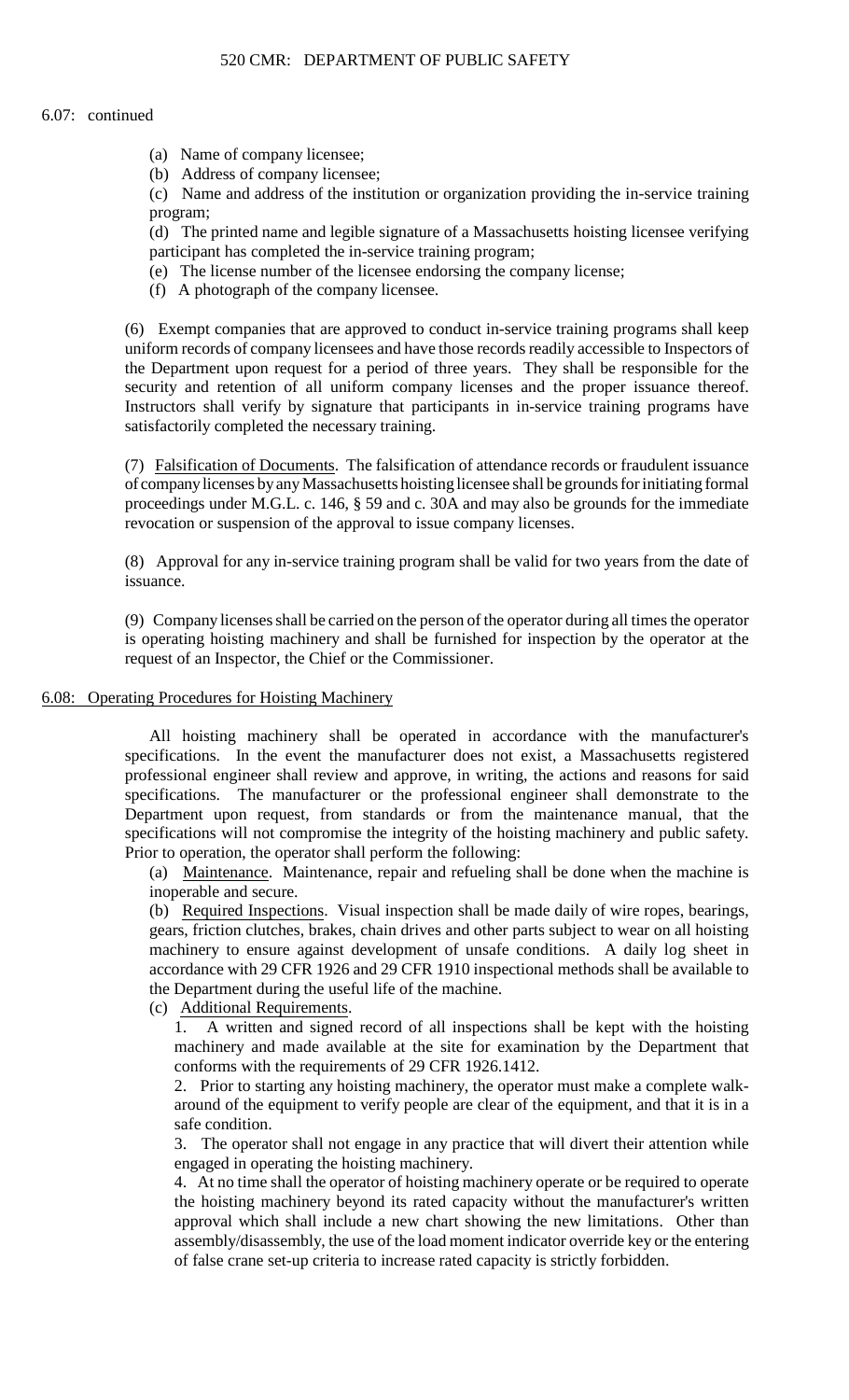5. The operator shall operate hoisting machinery only when fully attentive. The or drugs. When an operator is physically or mentally unfit, the operator shall not operate operator shall not operate the equipment erratically and/or under the influence of alcohol hoisting machinery.

6. Prior to operating hoisting machinery with a rotating superstructure, safety procedures such as but not limited to the erection of barricades, warning lines or other procedures shall be used to prevent entry into the swinging superstructure's radius.

 7. All controls shall be tested by the operator prior to operating the hoisting machinery. If any controls are found to be functioning improperly, repairs shall be made in accordance with manufacturer's requirements prior to the operation of the hoisting machinery.

8. Operators shall respond only to signals given by a signal person except in emergency situations.

9. If a warning signal is furnished by the operator, it shall be sounded each time before traveling, and intermittently during travel particularly when approaching people.

10. The operator shall be responsible for those operations under their direct control. When there is any doubt as to the safety of any action, the operator shall have the authority to stop and refuse to handle loads until safety has been assured.

11. The operator is responsible for securing any unattended hoisting machinery in accordance with applicable manufacturer's specifications.

12. If power fails during operation of any hoisting machinery, the operator shall secure the machine prior to leaving the equipment. When practical, suspended loads shall be landed under brake control.

13. At no time shall persons work under a boom or a load suspended thereon except in the case of tower cranes.

14. All manufacturer's load charts and operation manuals shall be kept in the hoisting machinery.

15. All applicable power line clearances shall be maintained.

16. 16. Hoisting machinery equipped with outriggers/stabilizers shall be used, with adequate blocking, according to manufacturer's specifications or surface conditions.

17. Dig Safe. Prior to any excavation, Dig Safe and other utilities not covered by Dig Safe must be notified. The operator must have a Dig Safe permit number, start date, and time.

18. All manufacturer approved attachment records shall be made readily available at the request of the Inspector.

19. The operator shall carry on his or her person during all times of operation of hoisting machinery a valid driver's license, Massachusetts ID, driver's license learner's permit, or other form of government-issued identification.

#### 6.09: Special Requirements for Cranes, Derricks, Pile Drivers, Excavating Machines, Fork Lifts, and Hoists

The operator shall not operate the hoisting machinery unless the following requirements are met:

#### (1) Special Requirements for Cranes.

 available in the cab only in electronic form: In the event of a failure which makes the rated (a) Loading. Material moving, handling or hoisting machinery shall be loaded in accordance with the manufacturer's specifications. Manufacturers' load-rating plates or applicable load charts shall be kept in the cab of the crane in clear view of the operator. Rating plates or load charts for boom cranes shall clearly indicate the safe load for maximum and minimum positions of the boom and for at least two intermediate positions. The procedures applicable to the operation of the equipment, including instructions, recommended operating speeds, special hazard warnings, and operator's manual, must be readily available in the cab at all times for use by the operator. Where rated capacities are capacities inaccessible, the operator must immediately cease operations or follow safe shut-down procedures until the rated capacities (in electronic or other form) are available. (b) Boom Stops. Devices to prevent the boom from falling over backward shall be provided on cranes. Cable boom stops by themselves shall not be considered as adequate for this purpose.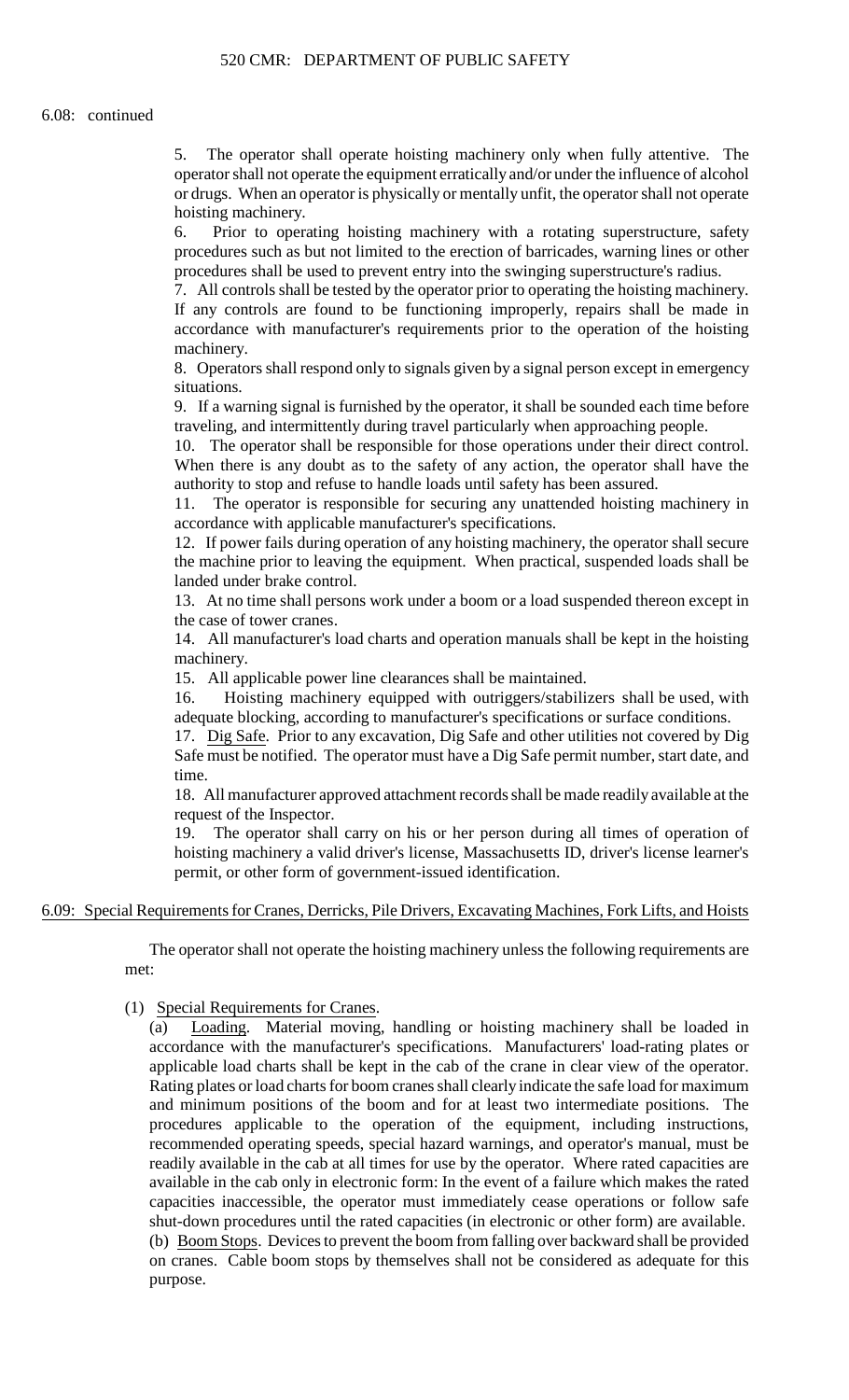(c) Speed Controls and Stops. Hoisting machinery operating on rails, tracks or trolleys shall be equipped with speed controls and shall have positive stops or limiting devices to prevent overrunning safe limits.

 All modifications shall be done with the manufacturer's written approval. If the (d) Equipment Modifications. Any modification made to hoisting machinery shall maintain at least the same factor of safety as the original designed equipment. A record of the differences between the unmodified machinery and the modified machinery shall be maintained by the owner of the machinery and furnished to the Department upon request. manufacturer's written approval cannot be obtained, the owner shall have a professional engineer create and certify a procedure which shall be added to the permanent record of the equipment.

(e) Protection of Operator. The operator of material handling and moving equipment when exposed to overhead hazards or the elements shall be protected with a cab or equivalent covering affording adequate protection but which shall not cut off his vision of the load movements. All windows in cabs shall be of safety glass, or equivalent, that introduces no visible distortion that will interfere with the safe operation of the machine.

 remain at the controls while the load is suspended, except in cases where loss of power (f) Required Presence. Operators of material moving, handling or hoisting machinery shall occurs in which case operators shall act pursuant to 520 CMR 6.08(13). The operator of the machine shall not leave the machine while the master clutch is engaged.

(g) Erection or Dismantling. Crane erection or dismantling shall be performed in accordance with the manufacturer's specifications and 29 CFR 1926, under the supervision of his or her representative or other persons experienced in erection and/or dismantling of this type of equipment. The attachments used with cranes shall not exceed the capacity, rating or scope recommended by the manufacturer.

(h) Factor of Safety. All parts of the crane and supports shall be designed, constructed and maintained to withstand all stresses resulting from intended use with a safety factor of not less than 2.0.

 (i) Capacity Schedule/Load Charts. Each crane model shall contain a schedule of load capacities in the operator's station at all times.

(j) Tower Crane Foundations. Tower crane foundations must be designed by the manufacturer or a registered professional engineer.

(k) Wind Speed. Wind speed must not exceed manufacturer's recommendations for continued work operations.

 (l) Tower Crane Safety Devices. All required safety devices for tower cranes must be installed and properly functioning.

(m) Tower Crane Operational Aids. All required operational aids for tower cranes must be installed and functioning properly or approved temporary alternative measures in place.

(2) Special Requirements for Derricks.

(a) Required Inspection. Guys, cable clamps and other rigging shall be visually checked by the operator at the beginning of each work day and before making any lifts that are near the capacity of the rig or as otherwise required by the manufacturer.

 be performed to ensure that cables are not crossed or fouled. Lead line blocks shall be (b) Frequent checking by a duly licensed person of lead cables and mast foot blocks shall checked frequently to ensure that they are properly secured. Leads shall be so arranged as to minimize tripping hazards.

(3) Special Requirements for Pile Drivers.

(a) Inspection. All pile driving equipment shall be inspected daily before the start of work by a licensed operator of the equipment and all unsafe conditions and defective parts shall be corrected before beginning operations.

(b) Driver Not in Use. When the pile driver is not in use, the hammer shall be chocked or blocked in the leads or lowered to the ground.

(c) Temporary Interruption. The operator of every pile driver shall remain at his post when the driving is interrupted until the hammer has been chocked or blocked in the leads, or has been lowered and is resting on a driven pile or on the ground.

(d) Jib Attachment. Pile drivers shall not be used with a jib attached.

(e) Stop Blocks. Stop blocks shall be provided for the leads to prevent the hammer from being raised against the head block.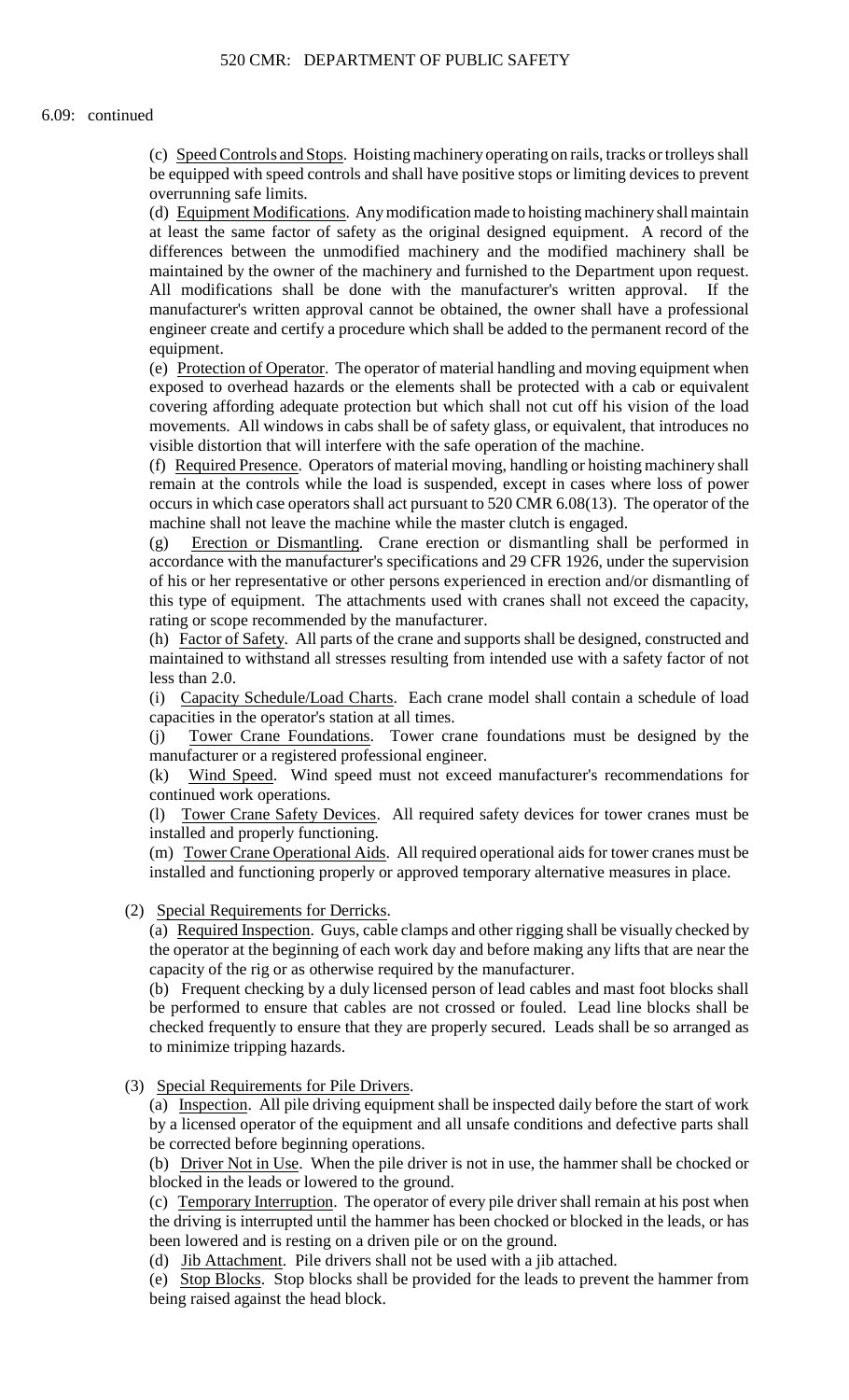(4) Special Requirements for Fork Lifts. Only a duly licensed operator or apprentice licensee under the direct supervision of a duly licensed operator shall operate a fork lift. No fork lift shall be loaded beyond its capacity rating.

(a) Brakes. Every power operated fork lift shall be equipped with adequate wheel brakes. (b) Operation. No fork lift shall be operated at unsafe speeds. No person except a duly licensed operator or apprentice licensee under the direct supervision of a duly licensed operator shall be permitted on a fork lift while it is in operation.

 to the elements or overhead hazards, a suitable equipped cab for protection against such (5) Special Requirements for Excavating Machines, Including Backhoes and Frontend Loaders. (a) Dig Safe. Prior to any excavation, Dig Safe and other utilities not covered by Dig Safe must be notified. The operator must have a Dig Safe permit number, start date, and time. (b) Protection of Operator. Where the operator of an excavating machine may be exposed conditions shall be provided.

 crew or apprentice licensee operating under the direct supervision of a duly licensed operator (c) Operation. Excavating machines shall be operated by a licensee, temporary permit holder, or an apprentice licensee under the direct supervision of a duly licensed operator. SAE hand signals shall be used with excavating machinery. No person except the operating shall be permitted on an excavating machine while it is in operation. No person other than the pitman and excavating crew shall be permitted to stand within the full working radius of an excavator or backhoe while the shovel or backhoe is in operation. Excavating machinery shall not be allowed to straddle an open trench.

 (6) Special Requirements for Crane or Derrick Suspended Personnel Platforms. The hoisting, lowering, swinging, or traveling while anyone is on the load or hook is prohibited except when the use of a conventional means of access to any elevated worksite would be impossible or more hazardous. Operations must comply with the provisions of 29 CFR 1926.550(g)(3) through (8).

(a) Crane and Derrick Operations. Where conventional means (*e.g*., scaffolds, ladders) access would not be considered safe, personnel hoisting operations which comply with the terms of 520 CMR 6.00 would be authorized.

Cranes and derricks used to hoist personnel must be placed on a firm foundation and the crane or derrick must be uniformly level within one percent of level grade.

 performed slowly and cautiously without any sudden jerking of the crane, derrick, or the The crane operator must always be at the controls when the crane engine is running and the personnel platform is occupied. The crane operator also must have full control over the movement of the personnel platform. Any movement of the personnel platform must be platform. Wire rope used for personnel lifting must have a minimum safety factor of seven. Rotation resistant rope must have a minimum safety factor of ten.

When the occupied personnel platform is in a stationary position, all brakes and locking devices on the crane or derrick must be set.

 50% of the rated capacity of the crane or derrick for the radius and configuration of the crane The combined weight of the loaded personnel platform and its rigging must not exceed or derrick.

 a boom angle indicator that is visible to the operator. Cranes with telescoping booms must (b) Instruments and Components. Cranes and derricks with variable angle booms must have be equipped with a device to clearly indicate the boom's extended length, or an accurate determination of the load radius to be used during the lift must be made prior to hoisting personnel. Cranes and derricks also must be equipped with:

1. an anti-two-blocking device that prevents contact between the load block and overhaul ball and the boom tip; or

2. a two-block damage-prevention feature that deactivates the hoisting action before damage occurs.

(c) Personnel Platforms. Platforms used for lifting personnel must be designed with a minimum safety factor of five and designed by a professional engineer or a qualified person competent in structural design. The suspension system must be designed to minimize tipping due to personnel movement on the platform.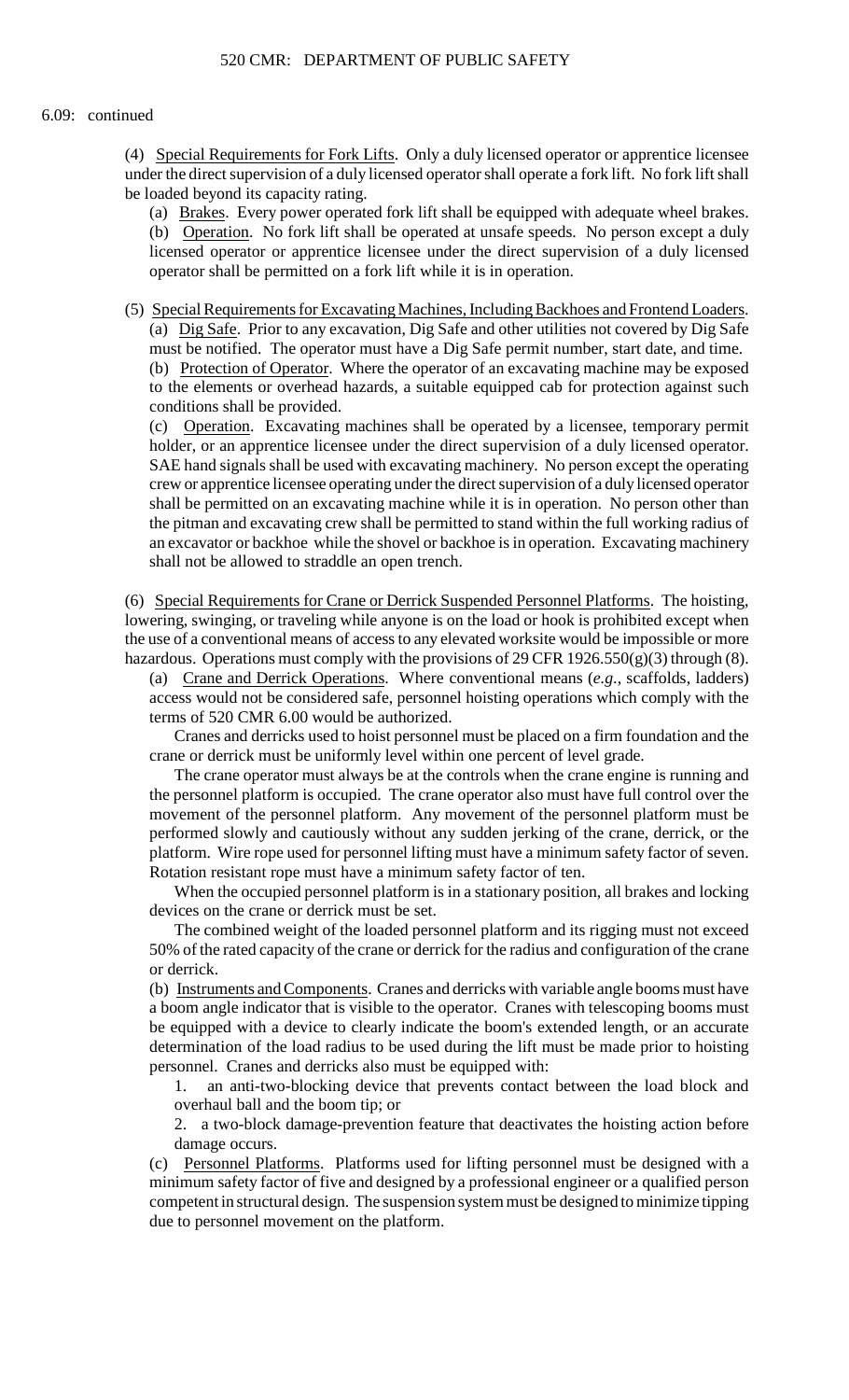#### 6.09: continued

 Each personnel platform must be provided with a standard guardrail system that is enclosed from the toeboard to the mid-rail to keep tools, materials, and equipment from falling on employees below. The platform also must have an inside grab rail, adequate headroom for employees, and a plate or other permanent marking that clearly indicates the platform's weight and rated load capacity or maximum intended load. When personnel are exposed to falling objects, overhead protection on the platform and the use of hard hats are required.

 An access gate, if provided, must not swing outward during hoisting and must have a restraining device to prevent accidental opening.

All rough edges on the platform must be ground smooth to prevent injuries to employees.

 All welding on the personnel platform and its components must be performed by a qualified welder who is familiar with weld grades, types, and materials specified in the platform design.

 or its minimum intended load. Only personnel instructed in the requirements of the regulation and the task to be performed-along with their tools, equipment, and materials (d) Loading. The personnel platform must not be loaded in excess of its rated load capacity needed for the job, are allowed on the platform. Materials and tools must be secured and evenly distributed to balance the load while the platform is in motion.

 (e) Rigging. When a wire rope bridle is used to connect the platform to the load line, the bridle legs must be connected to a master link or shackle so that the load is evenly positioned among the bridle legs. Bridles and associated rigging for attaching the personnel platform to the hoist line must not be used for any other purpose.

Attachment assemblies such as hooks must be closed and locked to eliminate the hook throat opening; an alloy anchor-type shackle with a bolt, nut, and retaining pin may be used as an alternative. "Mousing" (wrapping wire around a hook to cover the hook opening) is not permitted.

(f) Inspecting and Testing. A trial lift of the unoccupied personnel platform must be made before any employees are allowed to be hoisted. During the trial lift, the personnel platform must be loaded at least to its anticipated lift weight. The lift must start at ground level or at the location where employees will enter the platform and proceed to each location where the personnel platform is to be hoisted and positioned. The trial lift must be performed immediately prior to placing personnel on the platform.

The crane or derrick operator must check all systems, controls, and safety devices to ensure the following:

- 1. They are functioning properly.
- 2. There are no interferences.

 3. All boom or hoisting configurations necessary to reach work locations will allow the operator to remain within the 50% load limit of the hoist's rated capacity.

If a crane or derrick is moved to a new location or returned to a previously used one, the trial lift must be repeated before hoisting personnel.

After the trial lift, the personnel platform must be hoisted a few inches and inspected to ensure that it remains secured and is properly balanced.

Before employees are hoisted, a check must be made to ensure the following:

- 4. Hoist ropes are free of kinks.
- 5. Multiple part lines are not twisted around each other.
- 6. The primary attachment is centered over the platform.
- 7. There is no slack in the wire rope.
- 8. All ropes are properly seated on drums and in sheaves.

 a competent person to determine if the lift test exposed any defects or produced any adverse Immediately after the trial lift, a thorough visual inspection of the crane or derrick, the personnel platform, and the crane or derrick base support or ground must be conducted by effects on any component or structure. Any defects found during inspections must be corrected before hoisting personnel.

 hoisting personnel, the platform and rigging must be proof tested to 125% of the platform's When initially brought to the job site and after any repair or modification, and prior to rated capacity. This is achieved by holding the loaded platform-with the load evenly distributed-in a suspended position for five minutes. A competent person must inspect the platform and rigging for defects. If any problems are detected, they must be corrected and another proof test must be conducted. Personnel hoisting must not be conducted until the proof testing requirements are satisfied.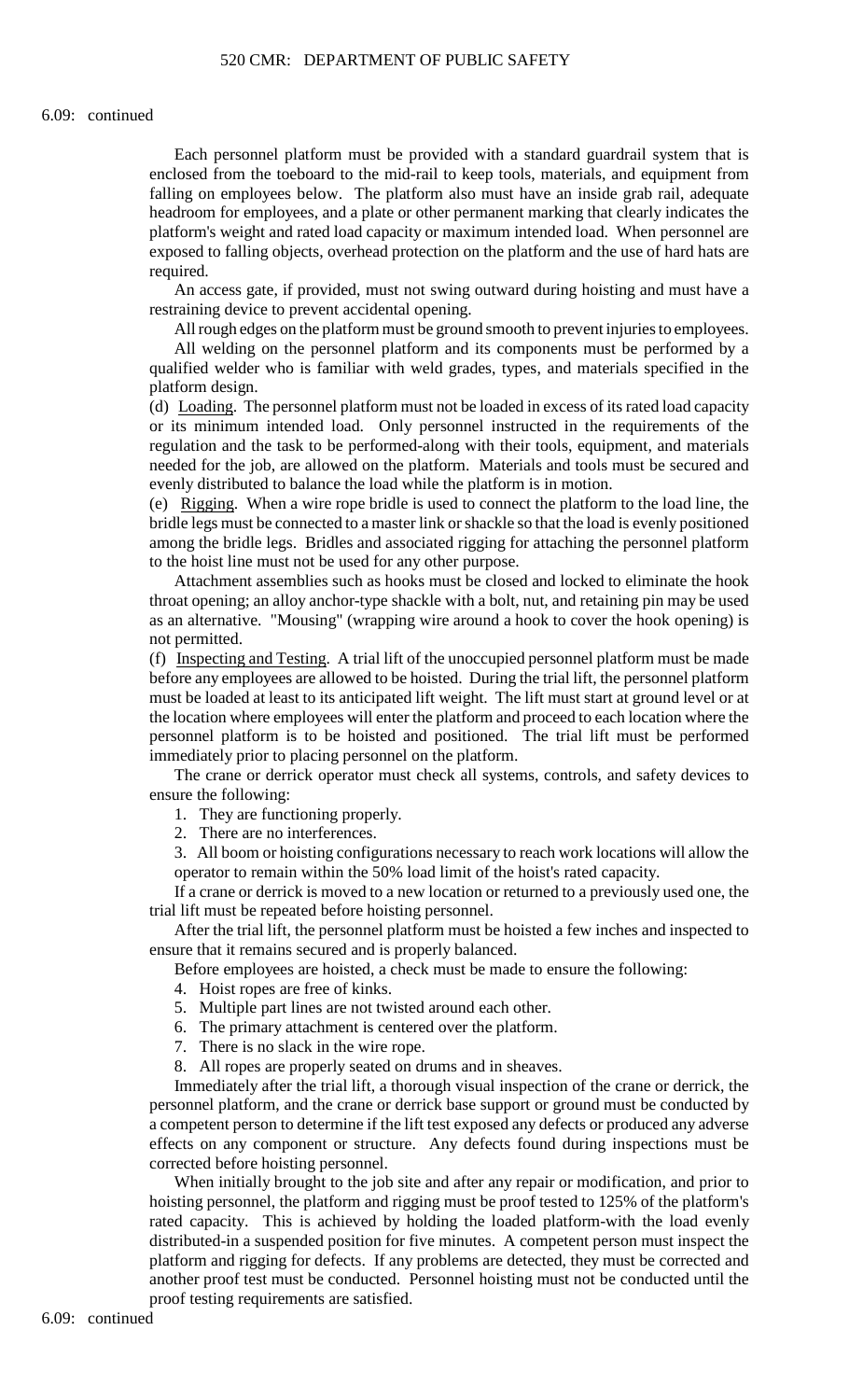29 CFR 1926.550(g)(3) through (8), 520 CMR 6.09, and the procedures to be followed (g) Pre-lift Meeting. The employer must hold a meeting with all employees involved in personnel hoisting operations (crane or derrick operator, signal person(s), employees to be lifted, and the person responsible for the hoisting operation) to review the provisions of before any lift operations are performed.

This meeting must be held before the trial lift at each new work site and must be repeated for any employees newly assigned to the operation.

(h) Safe Work Practices. Employees must follow these safe work practices:

1. Use tag lines unless their use creates an unsafe condition.

2. Keep all body parts inside the platform during raising, lowering, and positioning.

3. Make sure a platform is secured to the structure where work is to be performed before entering or exiting it, unless such securing would create an unsafe condition.

4. Wear a body belt or body harness system with a lanyard. The lanyard must be attached to the lower load block or overhaul ball or to a structural member within the personnel platform. If the hoisting operation is performed over water, the requirements of 29 CFR 1926.1060: *Working Over or Near Water* shall apply.

5. Stay in view of, or in direct communication with, the operator or signal person. Crane and derrick operators must follow these safe work practices:

 a. Never leave crane or derrick controls when the engine is running or when the platform is occupied.

b. Stop all hoisting operations if there are indications of any dangerous weather conditions or other impending danger.

c. Do not make any lifts on another load line of a crane or derrick that is being used to hoist personnel.

(i) Movement of Cranes. Personnel hoisting is prohibited while the crane is traveling except when the employer demonstrates that this is the least hazardous way to accomplish the task or when portal, tower, or locomotive cranes are used.

When cranes are moving while hoisting personnel, the following rules apply:

- 1. Travel must be restricted to a fixed track or runway.
- 2. Travel also must be limited to the radius of the boom during the lift.
- 3. The boom must be parallel to the direction of travel.
- 4. There must be a complete trial run before employees occupy the platform.

 5. If the crane has rubber tires, the condition and air pressure of the tires must be checked and the chart capacity for lifts must be applied to remain under the 50% limit of the hoist's rated capacity. Outriggers may be partially retracted as necessary for travel.

#### 6.10: Classification of Licenses; Qualifications

- (1) Class 1 Hoisting.
	- (a) 1A Prerequisites.
		- 1. The applicant shall meet the prerequisites as listed in 520 CMR 6.02;
		- 2. The applicant shall display knowledge of the crane operator ASME hand signals;

3. The applicant must be able to read and comprehend load charts and manufacturer's specifications.

(b) 1A Operators May Operate.

 1. All friction clutch machines and all derricks (including tower cranes, guy derricks, stiff legs, Chicago booms, gin poles);

- 2. Lattice boom machinery;
- 3. All equipment listed in classes 1B,1C, and 1D;

(c) 1B Prerequisites. The applicant must meet the prerequisites as listed in 520 CMR 6.02. The applicant shall display knowledge of the crane operator hand signals. The applicant must be able to read and comprehend load charts and manufacturers specifications.

- (d) 1B Operators May Operate.
	- 1. All equipment having telescoping boom and wire rope;
	- 2. All equipment listed in class 1C and class 1D;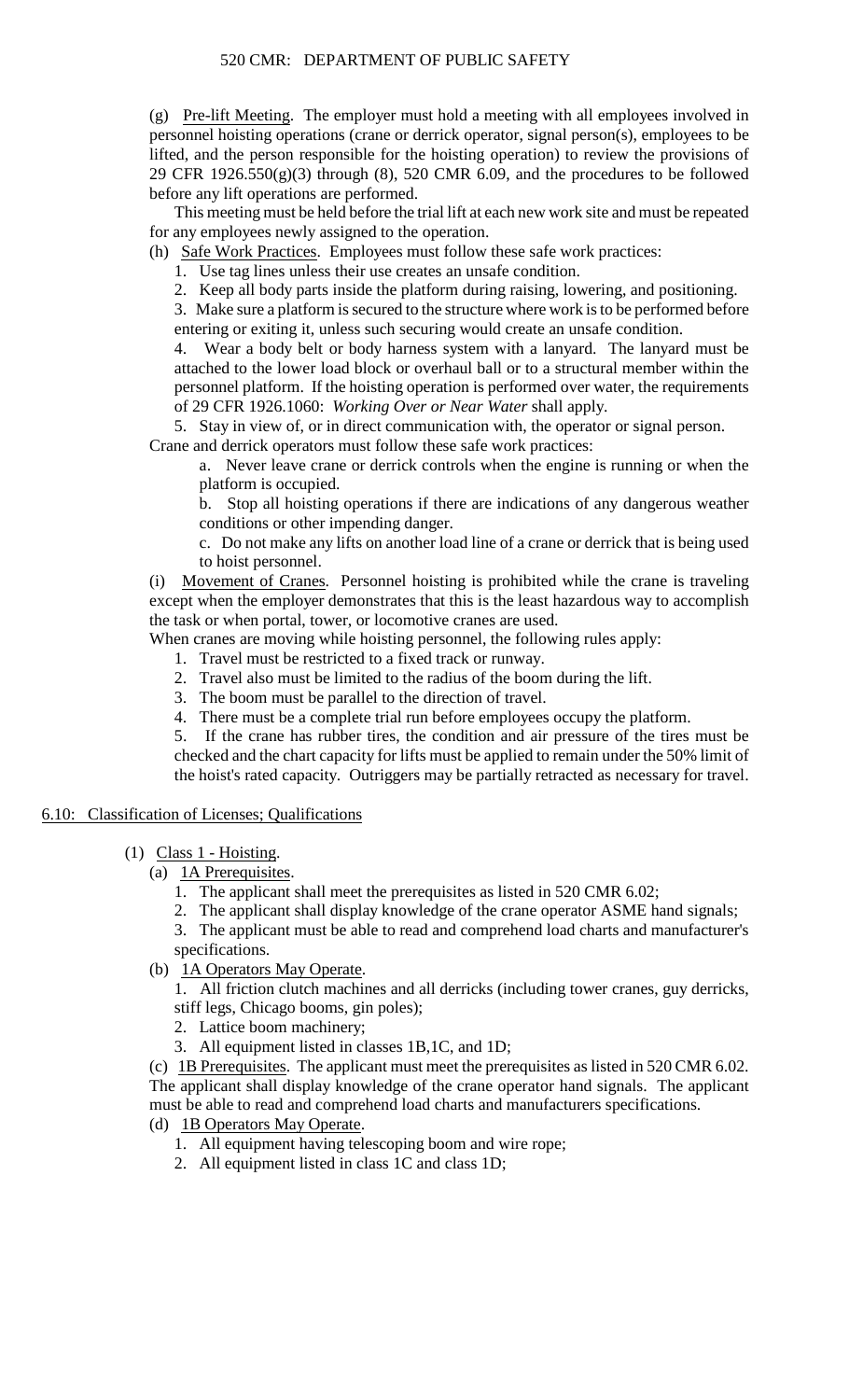#### (e) 1C Prerequisites.

1. The applicant must meet the prerequisites as listed in 520 CMR 6.02;

2. The applicant must be able to read and comprehend load charts and manufacturer's specifications.

(f) 1C Operators May Operate.

1. Equipment with hydraulic telescoping booms and any other hydraulic equipment designed for the purpose of hoisting, excluding those with wire rope hoist lines; 2. All equipment listed in class 1D.

(g) 1D Prerequisites. The applicant must meet the prerequisites as listed in 520 CMR 6.02.

(h) 1D operators may operate general industrial warehouse fork lift equipment primarily used in indoor facilities.

## (2) Class 2 - Excavating.

- (a) 2A Prerequisites.
	- 1. The applicant must meet the prerequisites as listed in 520 CMR 6.02;
	- 2. Knowledge of hand signals for controlling crawler/excavator operations
- 1. All crawler and rubber tired excavators and backhoes with manufacturer approved (b) 2A Operators May Operate. attachments;

2. Equipment listed in classes 2B, 2C, and 2D.

- (c) 2B Prerequisites. The applicant shall meet the prerequisites as listed in 520 CMR 6.02.
- (d) 2B Operators May Operate.
	- 1. Combination loader/backhoe machines with manufacturer approved attachments;
	- 2. Equipment listed in Class 2C and class 2D.
- (e) 2C Prerequisites. The applicant shall meet the prerequisites as listed in 520 CMR 6.02.
- (f) 2C Operators May Operate.
	- 1. Front end loaders with manufacturer approved attachments;
	- 2. Equipment listed in Class 2D.
- (g) 2D Prerequisites. The applicant shall meet the prerequisites as listed in 520 CMR 6.02.

(h) 2D operators may operate compact hoisting machinery with a gross vehicle weight not exceeding 10,000 pounds, excluding Class 1, Class 3, and Class 4 hoisting machinery as listed in 520 CMR 6.10 with manufacturer approved attachments.

#### (3) Class 3 - Electric and Pneumatic.

- (a) 3A Operators Prerequisites.
	- 1. The applicant shall meet the prerequisites as listed in 520 CMR 6.02;
	- 2. The applicant shall be able to read and comprehend manufacturer's specifications.
- (b) 3A Operators May Operate.
	- 1. Overhead gantry cranes;
	- 2. Marine lifts;
	- 3. Jib cranes with no load charts.

(4) Class  $4$  - Specialty. Operators may operate the equipment listed in 520 CMR 6.10(4)(a) through (f):

- (a) 4B: Drill Rigs;
- (b)  $4C$ : Pipeline Side booms;
- (c) 4D: Concrete Pumps;
- (d) 4E: Catch Basin Cleaner;
- (e) 4F: Sign Hanging Equipment;
- (f) 4G: Specialty Side Boom Mower.

 (5) Municipal - Limited. Operators who are employed by a municipal public works department may operate, solely within the scope of their municipal employment, under a single license equipment under the following restrictions:

- (a) 1C;
- (b) 2B; and
- (c) 4G.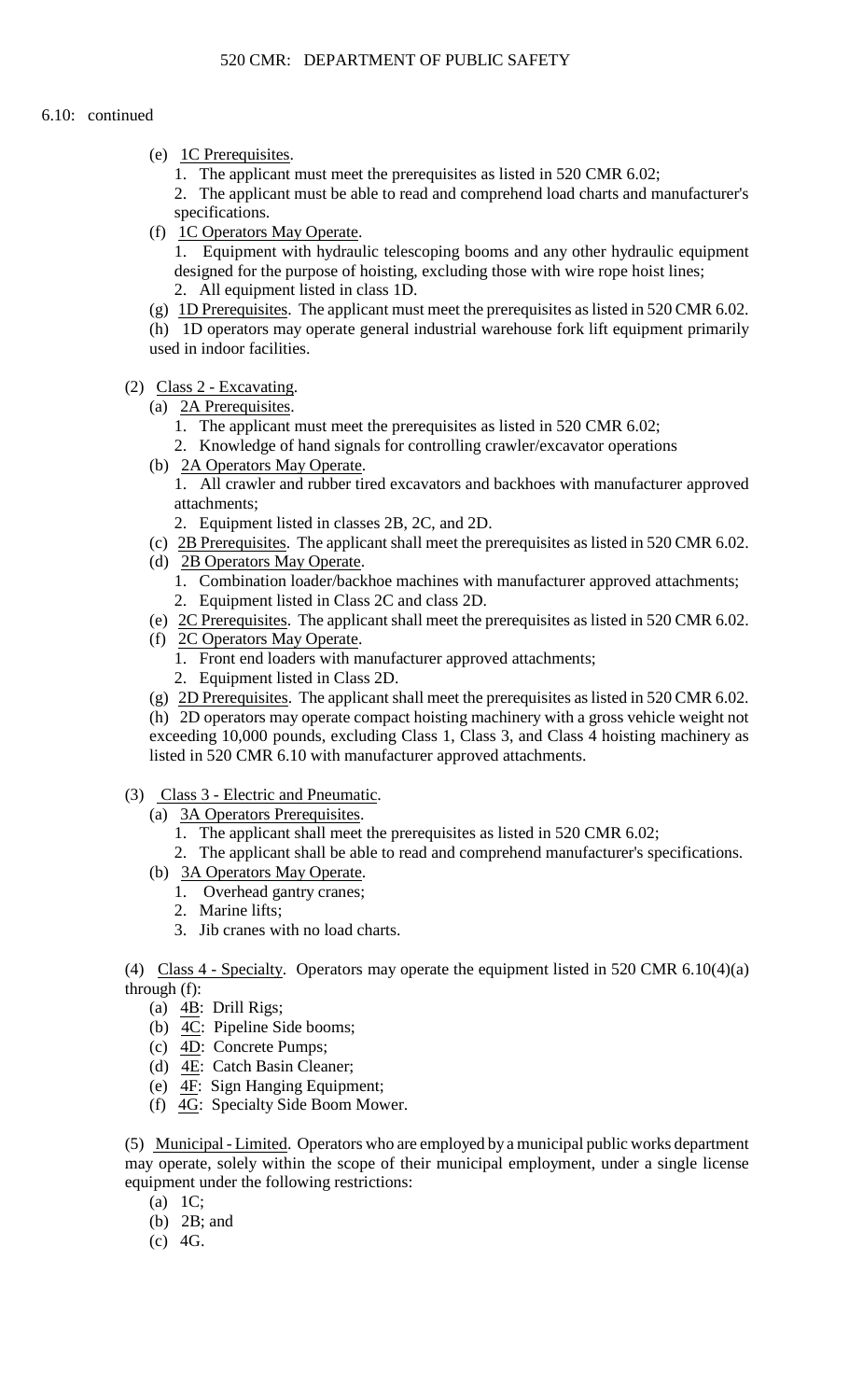#### 6.11: Operation of Hoisting Machinery; Accident Reporting

(1) Operators of hoisting machinery shall cease operating if ordered by the Department to do so. Conditions which shall warrant immediate cessation of operation may include but not limited  $t^{\alpha}$ 

(a) Serious injury; or

 (b) Any condition that is necessary for the preservation of the public health or safety as determined by the Inspector.

(2) Operators of hoisting machinery shall immediately surrender their hoisting license or temporary permit if ordered by the Department to do so pursuant to M.G.L. c. 146, § 53.

 immediately cease operating. Said person shall make his identity known to the Department with (3) Any person found operating hoisting machinery without a license, temporary permit, apprentice license or proper classification of hoisting license according to 520 CMR 6.00 shall a valid government-issued form of photographic identification.

(4) Notification/Investigation.

 hoisting machinery is operational shall be reported by the licensee operating the hoisting or was discovered. The hoisting machinery shall not be moved or dismantled from the site an Inspector. The only exception to this requirement is for preservation of life and property, (a) Notification. Any incident which results in serious injury, property damage, or any condition that is necessary for the preservation of the public health or safety at a site where machinery or owner or owner's representative to the Department through the Department Incident Hotline at (508) 820-1444 within one hour from the time that the incident occurred of the incident until the Department has investigated the incident and approval is granted by the removal of injured persons or bodies or to permit the flow of emergency vehicles. The hoisting machinery and area surrounding the hoisting machinery shall not be disturbed, cleaned, or altered in any way that will impede the investigation. The Department shall investigate the incident pursuant to M.G.L. c. 146, §§ 53, 54A and 55.

 (b) Investigation. In the event that an incident occurs in accordance to the provisions of Incidents shall be reported within one hour to the Department through the Department within 48 hours. The hoisting machinery, operator, and owner of the hoisting machinery 520 CMR 6.11(4)(a), the hoisting machinery shall be immediately shut down and secured by the operator until an Inspector has completed an investigation. No person shall move or alter the incident scene or the hoisting machinery, except to remove the victim(s), until the Inspector has completed the investigation and determined that the hoisting machineryis safe. Incident Hotline at (508) 820-1444 and a written report shall be submitted to the Department shall be accessible to the Department.

## 6.12: Suspension, Revocation, and Appeals of Licensing, Certification, and Temporary Permitting

(1) Where the Commissioner, Chief or any Inspector determines that circumstances indicate the denial or immediate suspension or revocation of a license or temporary permit or company certificate of approval to operate hoisting machinery is necessary for the preservation of the public health or safety, they may deny, revoke or suspend depending on the severity of the offense. Any license covered under 520 CMR 6.00 may be revoked or suspended for the following reasons:

- (a) False or misleading information on application for examination or license renewal.
- (b) Operating hoisting machinery under the influence of alcohol or drugs.
- (c) Failure to pay excise tax or other taxes.
- (d) Failure to report accidents as required by the Department.
- (e) Failure to report a serious injury as required by the Department.
- (f) Operating in an unsafe manner.
- (g) Failure to comply with any provision of 520 CMR 6.00.
- (h) Failure to comply with 520 CMR 14.00: *Excavation and Trench Safety*.
- (i) Failure to comply with M.G.L. c. 146, §§ 53 through 56.
- (j) The fraudulent or otherwise improper issuance of temporary permits.
- (k) The fraudulent or otherwise improper issuance of any company license.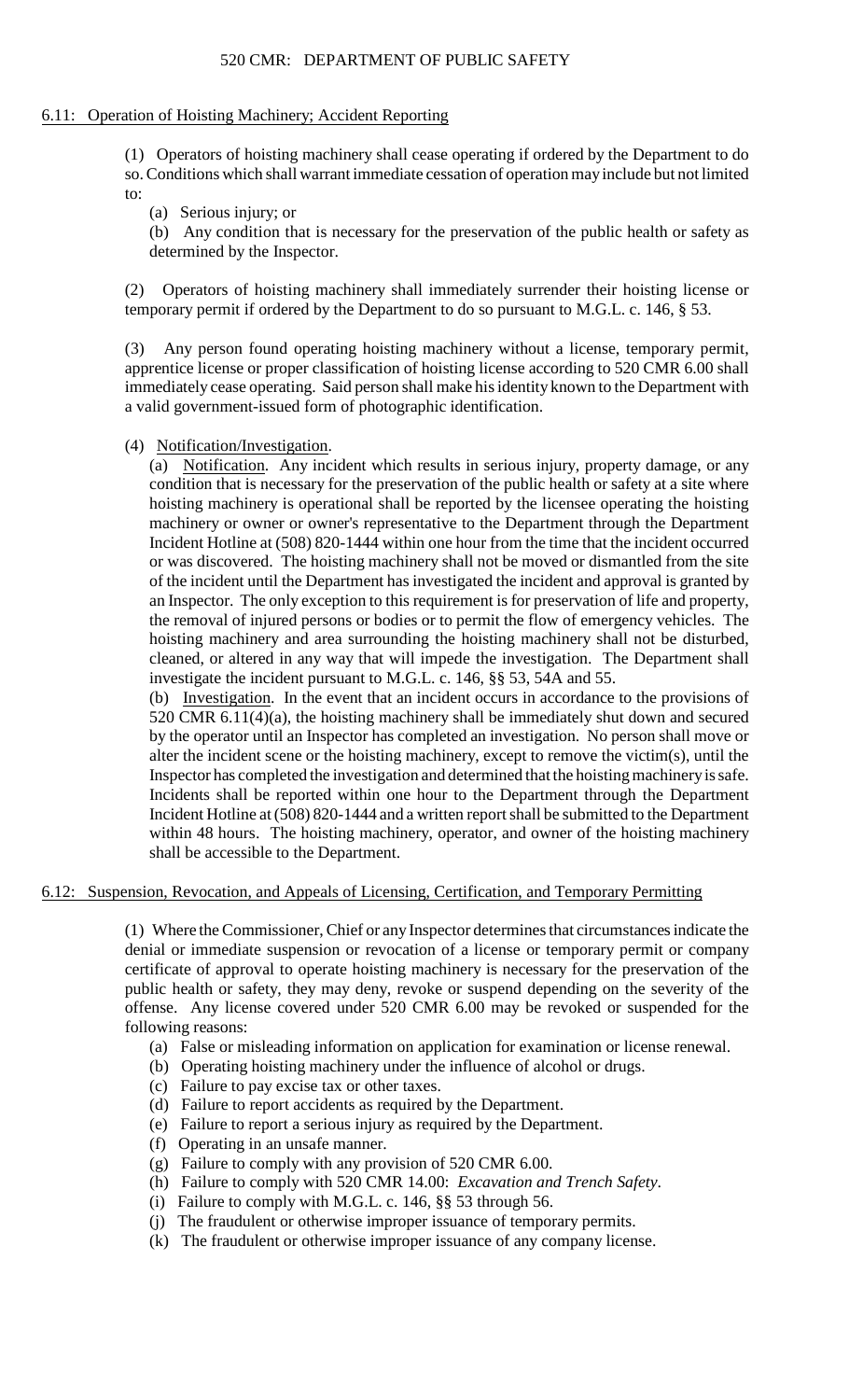#### 520 CMR: DEPARTMENT OF PUBLIC SAFETY

#### 6.12: continued

 pursuant to M.G.L. c. 146, § 53 in suspending or revoking their license or temporary permit to final and may be appealed in accordance with M.G.L. c. 30A. All hearings will be held in (2) A licensee aggrieved by the action taken by the Commissioner, Chief or an Inspector, operate hoisting machinery may, within one week, appeal from such decision to the Chief who shall appoint three Inspectors of the Department, or himself and two Inspectors, to act together as a board of appeal. The decision of a majority of the members of the board of appeal shall be accordance with M.G.L. c. 30A and 801 CMR 1.02: *Informal/Fair Hearing Rules*.

#### 6.13: Variance Procedure

 the applicant to demonstrate in writing to the Department that the granting of the variance would Applications for a variance shall be made on a form provided by the Department for this purpose (1) Variance. Any person who believes that full compliance with 520 CMR 6.00 is overly burdensome may apply to the Department for a variance from 520 CMR 6.00. The burden is on not compromise public safety or otherwise undermine the purpose of 520 CMR 6.00. and shall contain such information as is required by the Department, and shall be signed by the applicant.

- (2) Upon receipt of an application for a variance, the Commissioner, or his or her designee may:
	- (a) Grant the application with whatever conditions are deemed appropriate; or
	- (b) Deny the application without a hearing;

 (3) Any person aggrieved by this decision may file a request for an adjudicatory hearing with in accordance with the provisions of M.G.L. c. 30A and 801 CMR 1.02: *Informal/Fair Hearing*  the Department within 30 days of receipt of the decision. All adjudicatory hearings shall be held *Rules*. Any person aggrieved by a decision made after an adjudicatory hearing may appeal to the Superior Court in accordance with M.G.L. c. 30A, § 14.

## REGULATORY AUTHORITY

520 CMR 6.00: M.G.L. c. 146, §§ 53 through 54A, 56 through 67, 59, 65 through 65A and 67.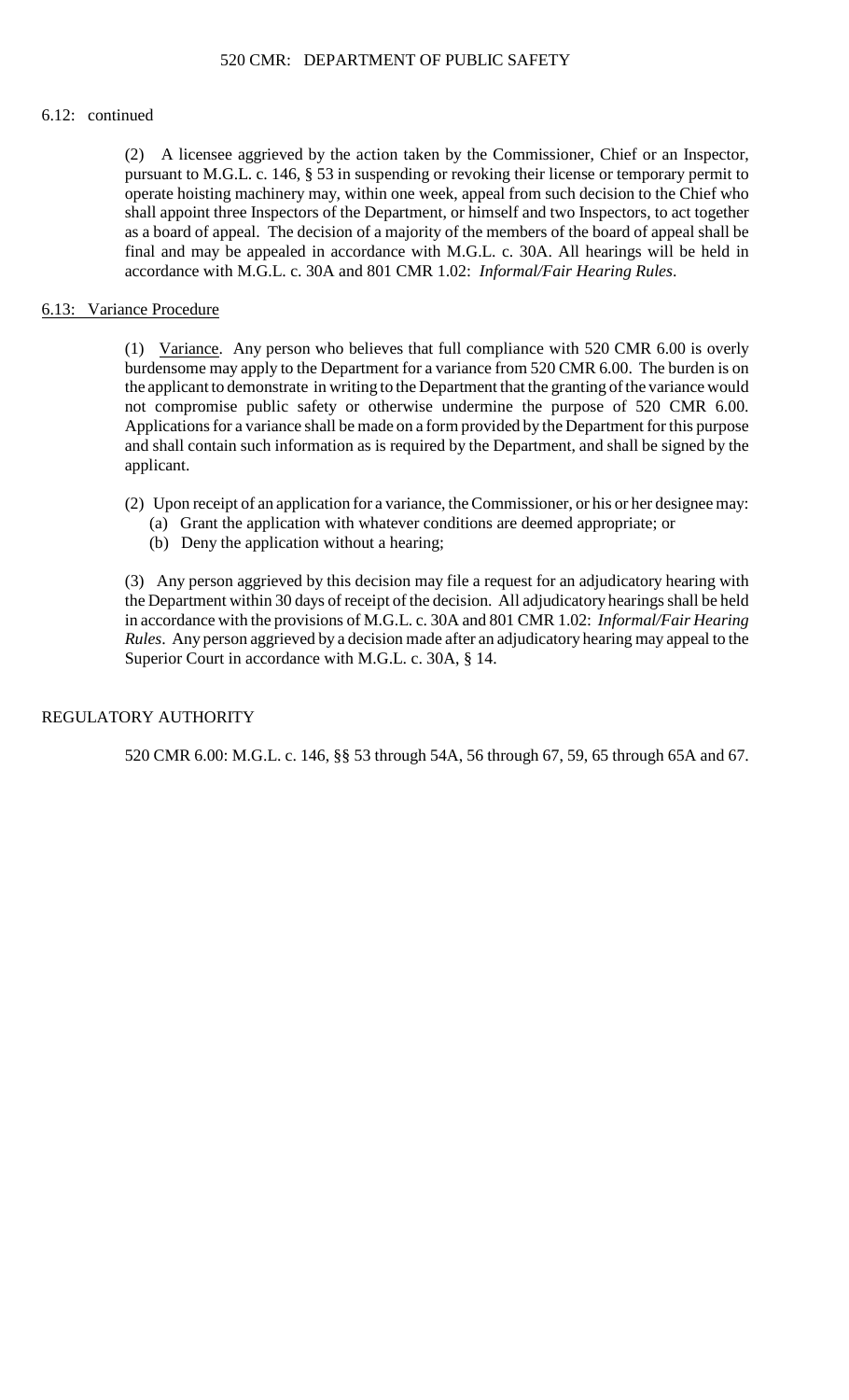## Appendix A: CRANE HAND SIGNALS

(1) ANSI/ASME B30.5-2011



**Hoist Lower**  With forearm vertical, forefinger<br>
with arm extended downward,<br>
pointing up, move hand in small<br>
forefinger pointing down, move horizontal circle. small horizontal circle.



**Use Main Hoist Raise Boom** 



 **Use Whipline (Auxiliary Hoist) Lower Boom**  regular signals. **pointing downward**.



pointing up, move hand in small forefinger pointing down, move hand in



Tap fist on head; then use Arm extended, fingers closed, thumb regular signals.  $\frac{1}{2}$  Arm extended, fingers closed, thumb pointing upward.



Tap elbow with one hand; then use Arm extended, fingers closed, thumb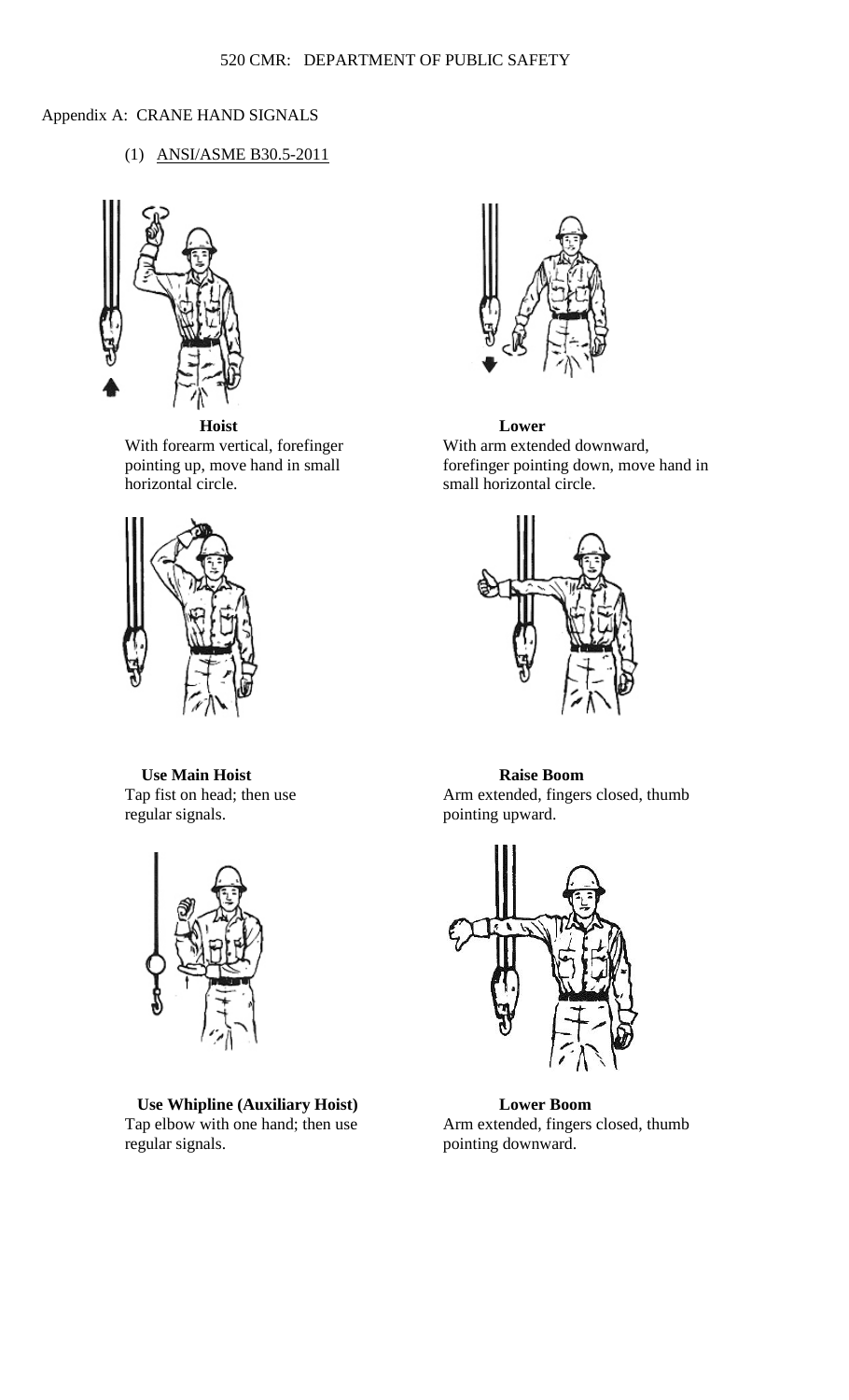## Appendix A: continued



Use one hand to give any motion signal and place other hand motionless in front down, flex fingers in and out as long as of hand giving the motion signal. (Hoist load movement is desired. of hand giving the motion signal. (Hoist slowly shown as example.)



**Raise the Boom and Lower the Load Swing**  With arm extended, thumb pointing up, Arm extended, point with finger in flex fingers in and out as long as the load direction of swing of boom. movement is desired.



## **Move Slowly Lower the Boom and Raise the Load**<br> **Cower the Boom and Raise the Load**<br> **Cower the Boom and Raise the Load**<br> **With arm extended, thumb pointing**





**Stop Travel** 



Arm extended, palm down, move arm Arm extended forward, hand open and back and forth horizontally. slightly raised, make pushing motion in direction of travel.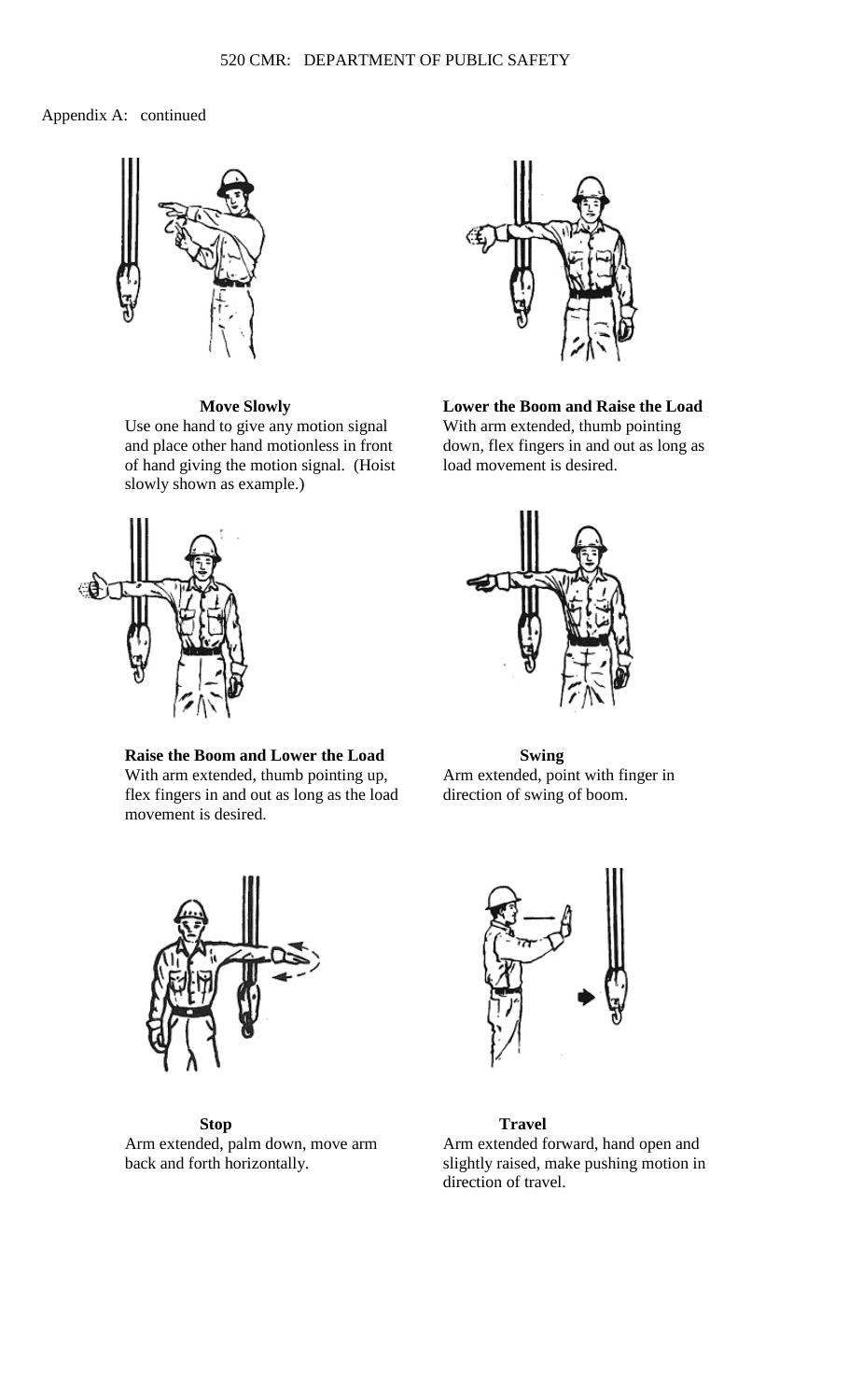

**Emergency Stop Dog Everything** Both arms extended, palms down, move Clasp hands in front of body. arms back and forth horizontally.



Use both fists in front of body, making a Both fists in front of body with thumbs circular motion about each other, pointing outward. indicating direction of travel, forward or backward. (For land cranes only.)



raised fist. Travel opposite track in pointing toward each other. direction indicated by circular motion of other fist, rotated vertically in front of body. (For land cranes only.)





**Travel (Both Tracks) Extend Boom (Telescoping Booms)** 



 **Travel (One Track) Retract Boom (Telescoping Booms)**  Lock the track on side indicated by Both fists in front of body with thumbs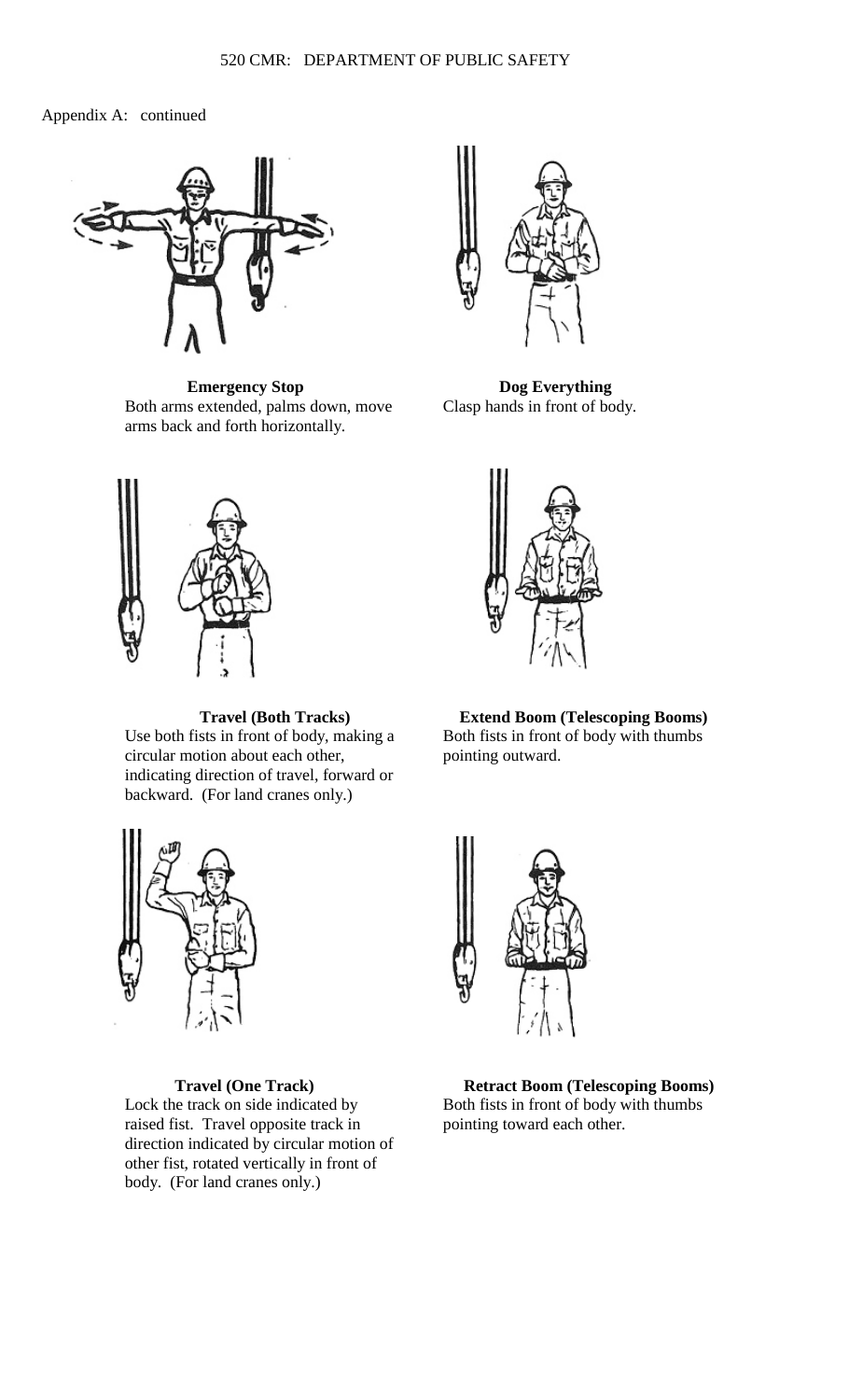Appendix A: continued







One Hand Signal. One fist in front of One Hand Signal. One fist in front of chest with thumb tapping chest. chest, thumb pointing outward and heel of fist tapping chest.

## Appendix B: EXCAVATOR AND BACKHOE HAND SIGNALS

(2) SAE Excavator and Backhoe Hand Signals.



 **Raise Load Vertically** With either forearm vertical, forefinger pointing up, move hand in small horizontal circle.



and open toward direction of movement, and open toward direction of movement,



 **Lower Load Vertically**  With either arm extended downward, forefinger pointing down, move hand in small horizontal circle.



 move hand in direction of required movement. move hand in direction of required movement. **Move Load In Horizontally Move Load Out Horizontally**<br>With either arm extended, hand raised With either arm extended, hand raised With either arm extended, hand raised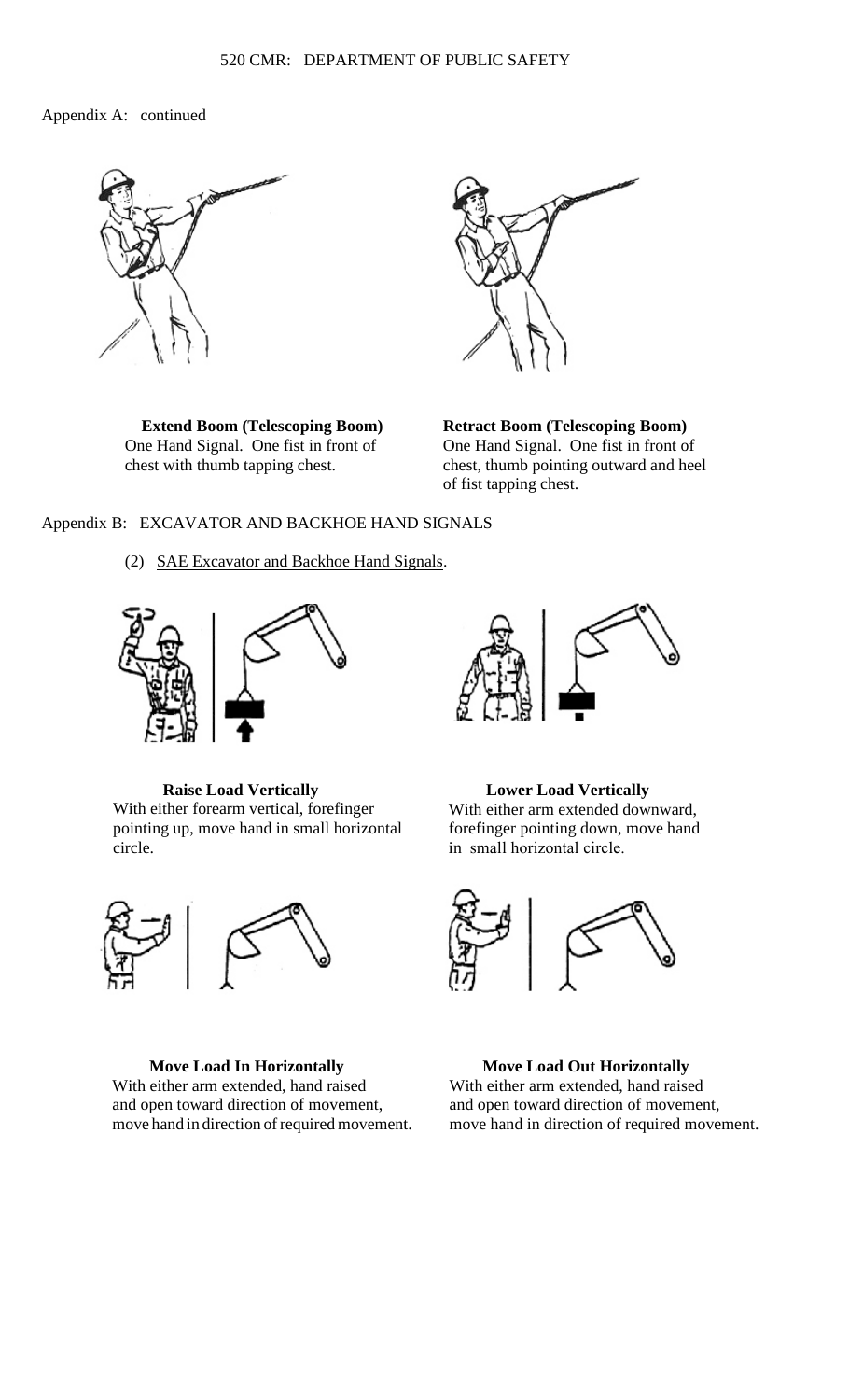

**Raise Boom Lower Boom** 



With either arm extended horizontally, With either arm extended horizontally, point with forefinger to direction of swing point with forefinger to direction of rotation. swing rotation.





**Arm/Dipperstick Inward Arm/Dipperstick Outward**  With both hands clenched, point thumbs With both hands clenched, point thumbs inward.  $\qquad \qquad \text{outward.}$ 



**Retract Telescopic Boom Extend Telescopic Boom**  With both hands clenched, point thumbs With both hands clenched, point thumbs inward. **outward. outward.** 



With either arm extended horizontally, With either arm extended horizontally, fingers closed, point thumb upward. fingers closed, point thumb downward.



**Swing Swing** 



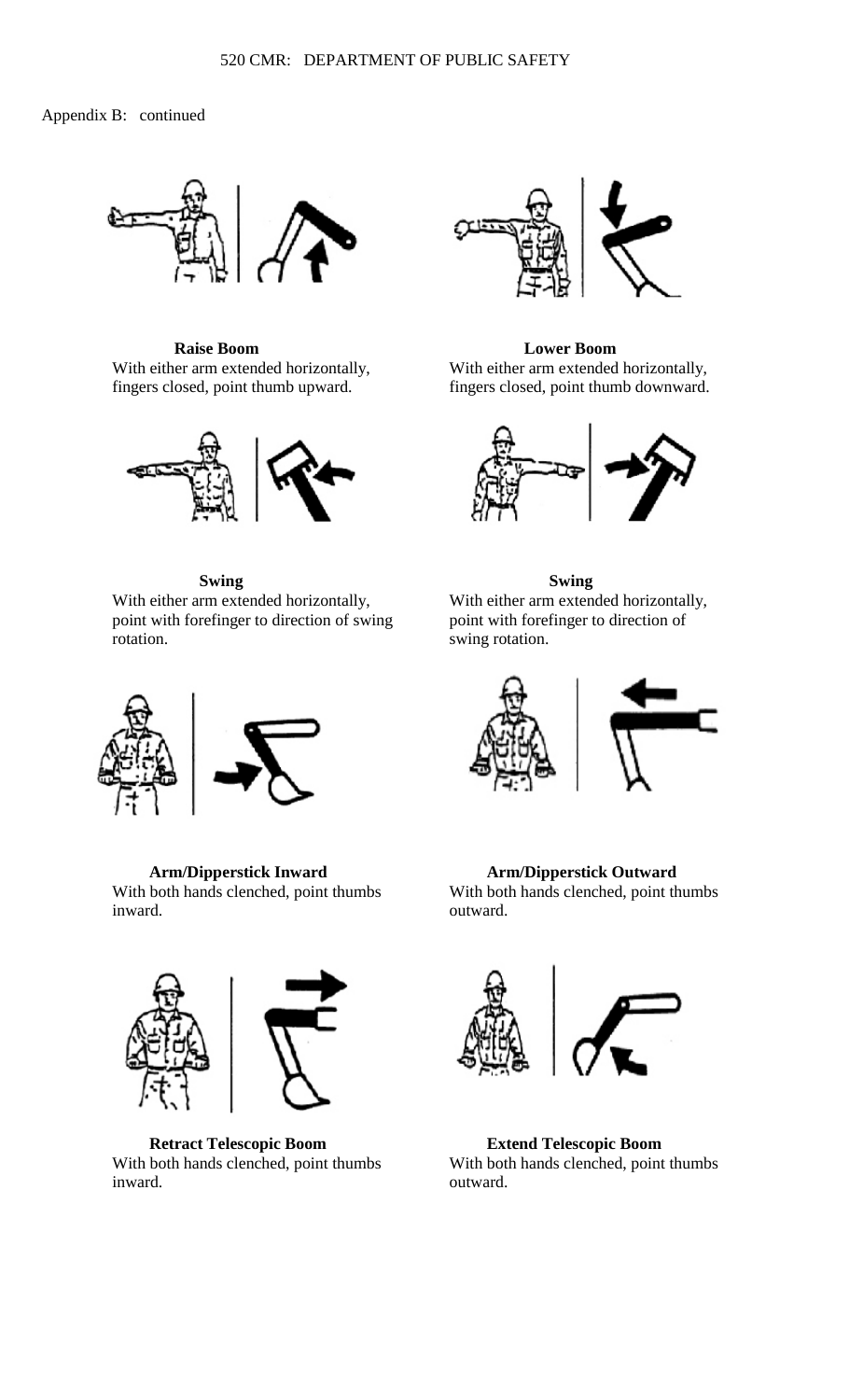#### Appendix B: continued





**Close Bucket Open Bucket** Hold one hand closed and stationary. Hold one hand open and stationary. closed hand. with forefinger pointing horizontally at



Raise forearm with closed fist indicating<br>
inside of turn. Move other fist in vertical<br>
inside of turn. Move other fist in vertical circle indicating direction of track or wheel circle indicating direction of track rotation.  $\blacksquare$  or wheel rotation.



#### **Counter Rotate Counter Rotate**

Place hand on head indicating side or Place hand on head indicating side or reverse track or wheel rotation. Move other reverse track or wheel rotation. Move hand in vertical circle indicating forward other hand in vertical circle indicating rotation of other track or wheel. forward rotation of other track or wheel.



# with forefinger pointing horizontally at Rotate other hand in small vertical circle open hand.



**Turn Turn** 

inside of turn. Move other fist in vertical

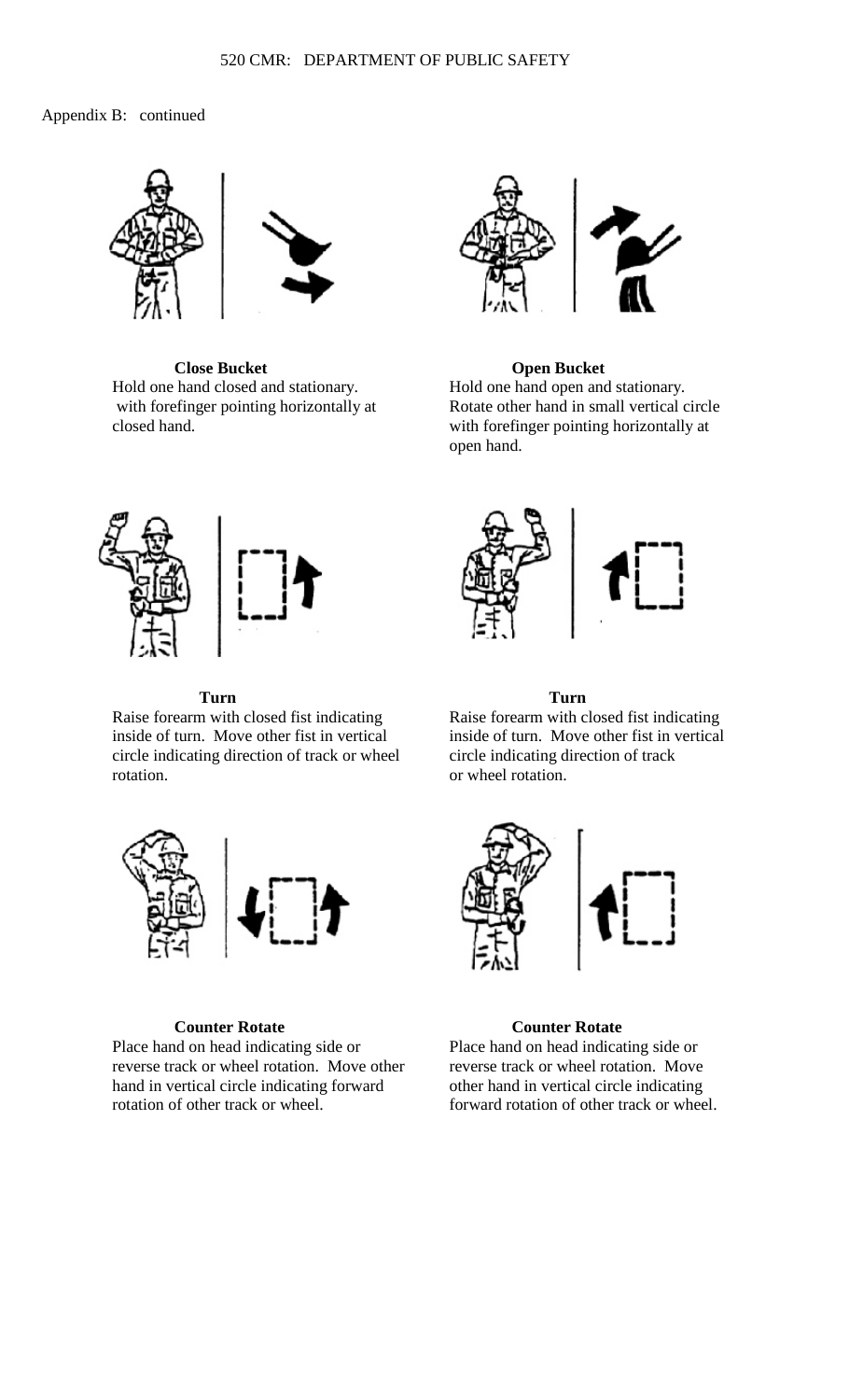Appendix B: continued



**Travel**  Move fists in vertical circle about each other in direction of track or wheel rotation.



**This Far to Go Move Slowly Stop Stop** With hands raised and open Place one hand motion-<br>
Place one hand motion-<br>
Place one hand motion-<br>
Place one hand motion-<br>
Place one hand extended laterally, hand<br>
extended laterally, hand inward, move hands laterally, less in front of hand extended laterally, hand indicating distance to go. <br>giving motion signal. open downward, move



With both arms extended laterally, Draw thumb or forefinger across hands open downward, wave arms throat. back and forth.



indicating distance to go. giving motion signal.<br>(Raise load slowly is shown)



arm back and forth.



**Emergency Stop Stop Stop Engine**